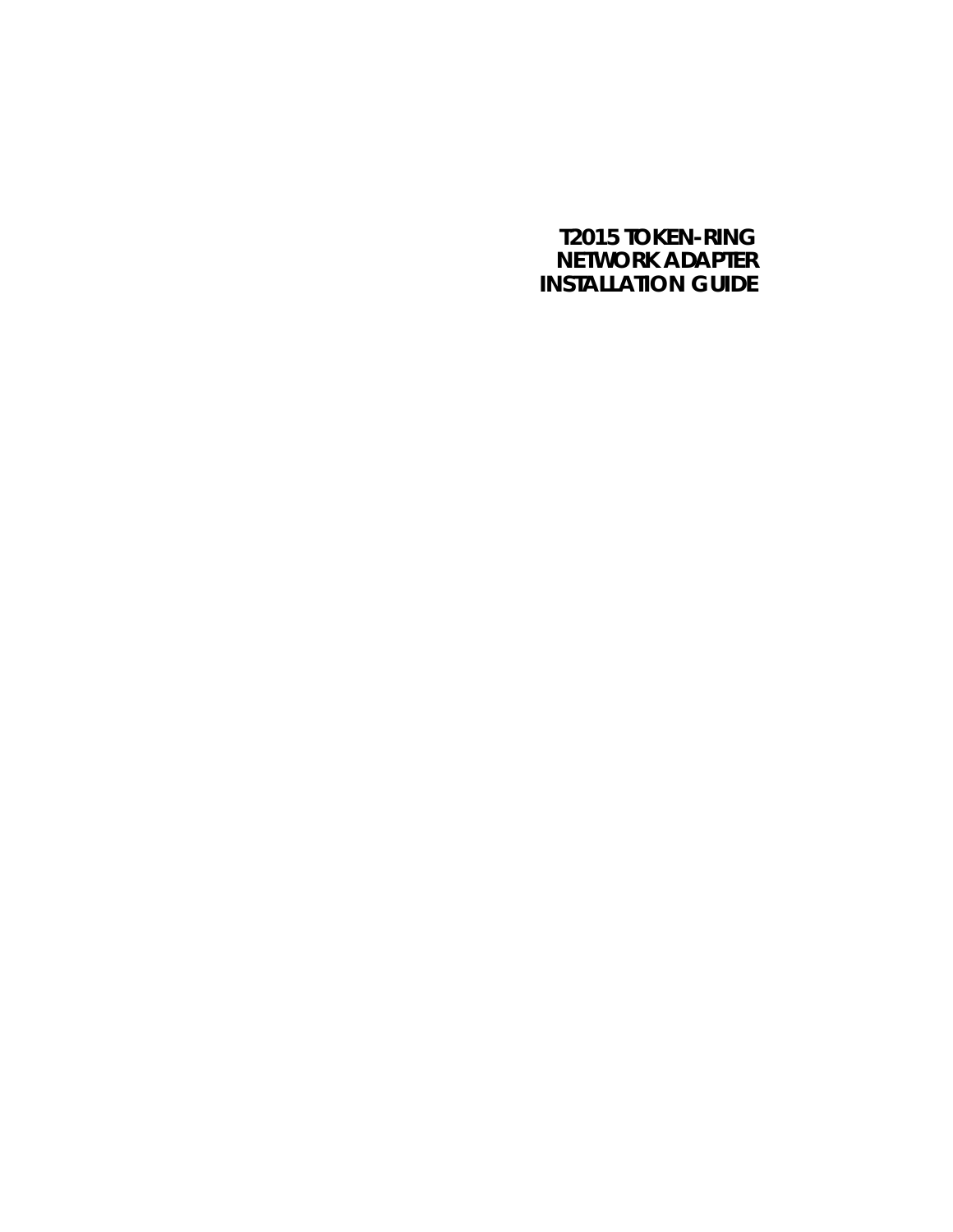

**35 Industrial Way, P.O. Box 5005 Rochester, New Hampshire 03867-0505**

**P/N 9030354-03 March 1994**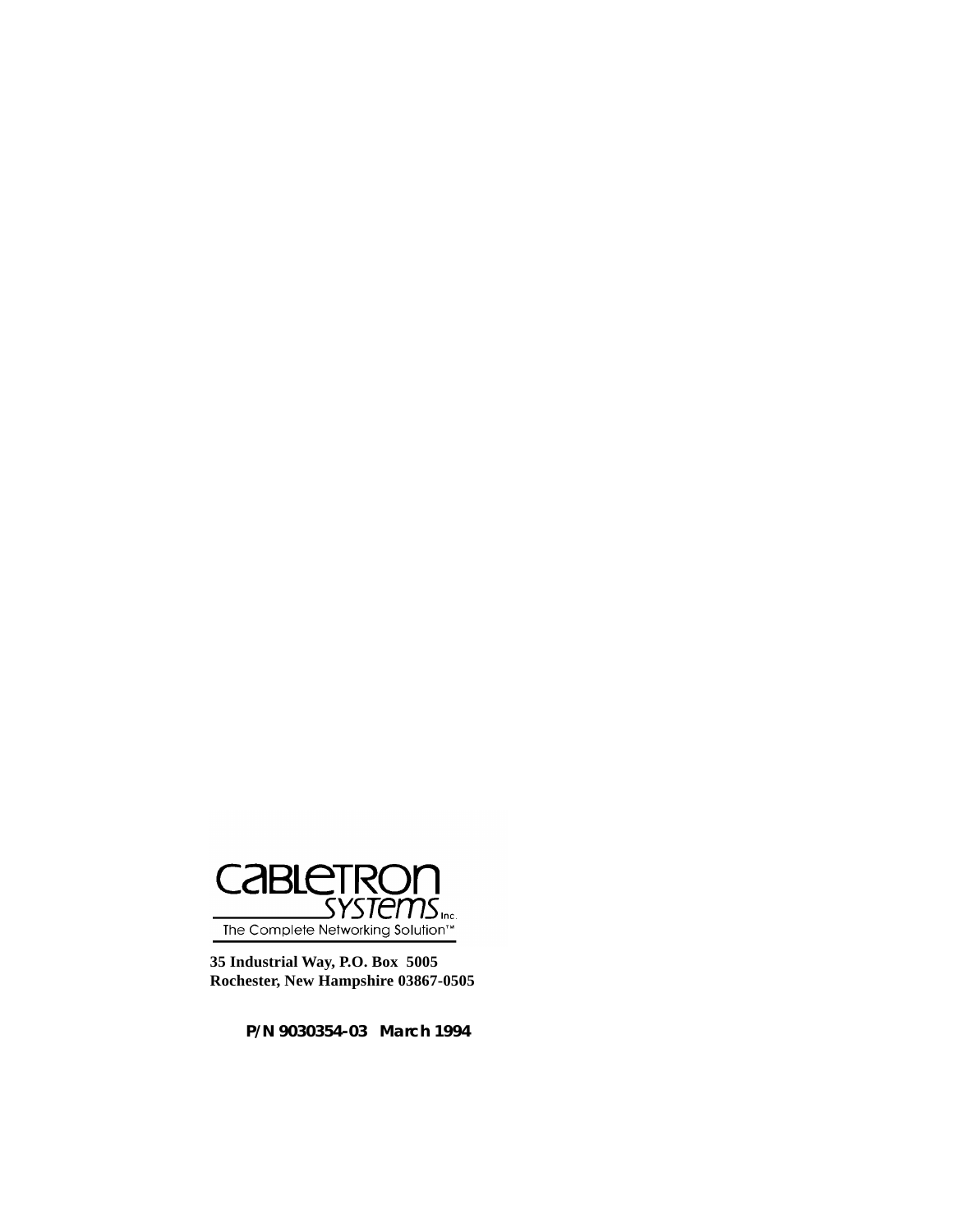# **NOTICE**

Cabletron Systems reserves the right to make changes in specifications and other information contained in this document without prior notice. The reader should in all cases consult Cabletron Systems to determine whether any such changes have been made. The hardware, firmware, or software described in this manual is subject to change without notice.

IN NO EVENT SHALL CABLETRON SYSTEMS BE LIABLE FOR ANY INCIDENTAL, INDIRECT, SPECIAL, OR CONSEQUENTIAL DAMAGES WHATSOEVER (INCLUDING BUT NOT LIMITED TO LOST PROFITS) ARISING OUT OF OR RELATED TO THIS MANUAL OR THE INFORMATION CONTAINED IN IT, EVEN IF CABLETRON SYSTEMS HAS BEEN ADVISED OF, KNOWN, OR SHOULD HAVE KNOWN, THE POSSIBILITY OF SUCH DAMAGES.

© Copyright August 1993 Cabletron Systems, Inc. 35 Industrial Way, P.O. Box 5005 Rochester, NH 03867-0505

All Rights Reserved Printed in the United States of America Order Number: 9030354-02 August 93

**LANVIEW** and **Remote LANVIEW/Windows** are registered trademarks and **T2015, T3015, TRMIM**, **TRRMIM** and **MMAC** are trademarks of Cabletron Systems, Inc.

**Token-Ring, IBM**, **IBM Personal Computer AT**, **Micro Channel**, **IBM Personal System/2** and **PS/2** are registered trademarks and **IBM Personal Computer XT** and **PC LAN** are trademarks of International Business Machines Corporation. **MS-DOS** is a trademark of Microsoft Corporation.



Printed on **D Recycled Paper**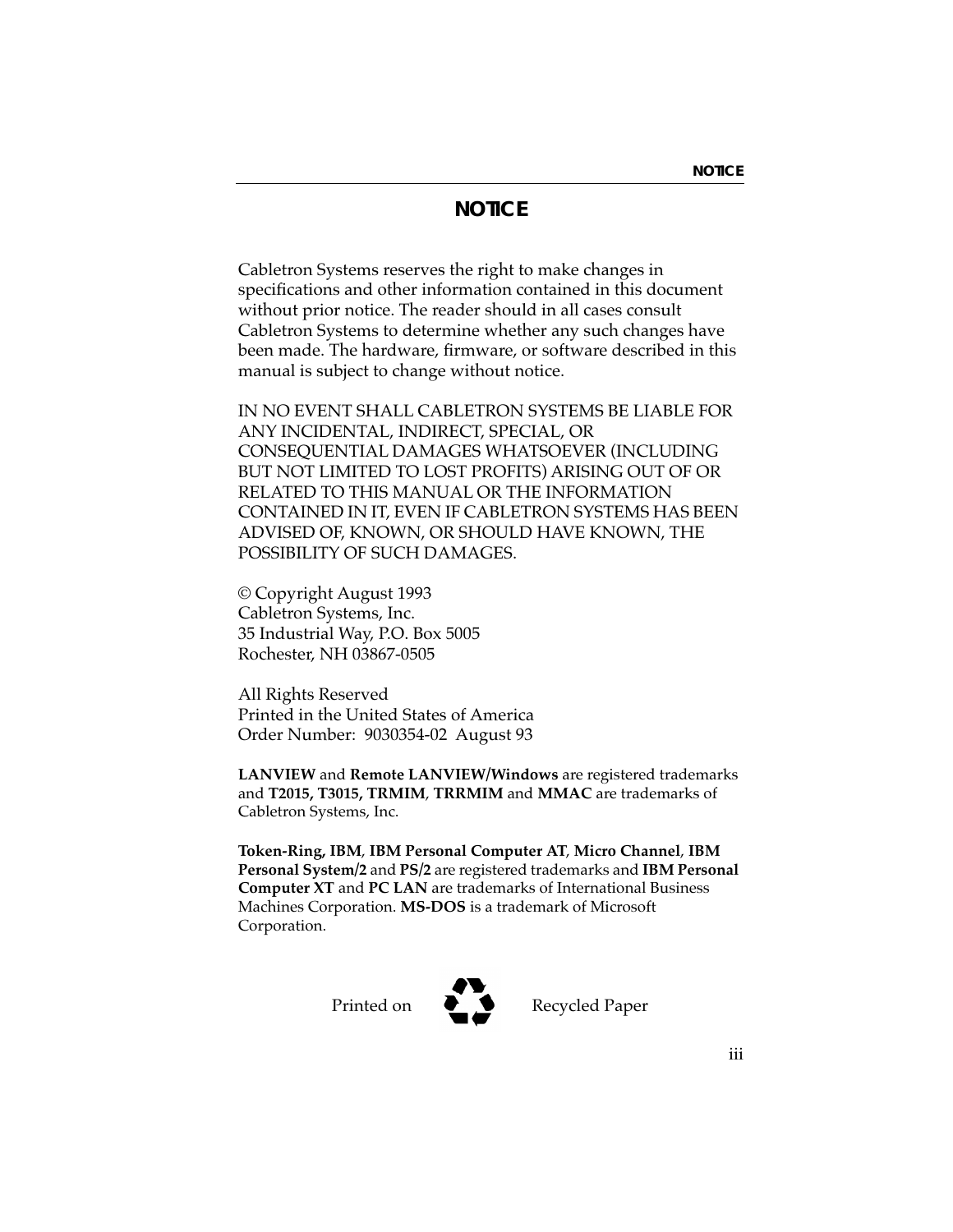# **FCC NOTICE**

This device complies with Part 15 of the FCC rules. Operation is subject to the following two conditions: (1) this device may not cause harmful interference, and (2) this device must accept any interference received, including interference that may cause undesired operation.

**NOTE:** This equipment has been tested and found to comply with the limits for a Class A digital device, pursuant to Part 15 of the FCC rules. These limits are designed to provide reasonable protection against harmful interference when the equipment is operated in a commercial environment. This equipment uses, generates, and can radiate radio frequency energy and if not installed in accordance with the operator's manual, may cause harmful interference to radio communications. Operation of this equipment in a residential area is likely to cause interference in which case the user will be required to correct the interference at his own expense.

**WARNING:** Changes or modifications made to this device which are not expressly approved by the party responsible for compliance could void the user's authority to operate the equipment.

# **DOC NOTICE**

This digital apparatus does not exceed the Class A limits for radio noise emissions from digital apparatus set out in the Radio Interference Regulations of the Canadian Department of Communications.

Le présent appareil numérique n'émet pas de bruits radioélectriques dépassant les limites applicables aux appareils numériques de la class A prescrites dans le Règlement sur le brouillage radioélectrique édicté par le ministère des Communications du Canada.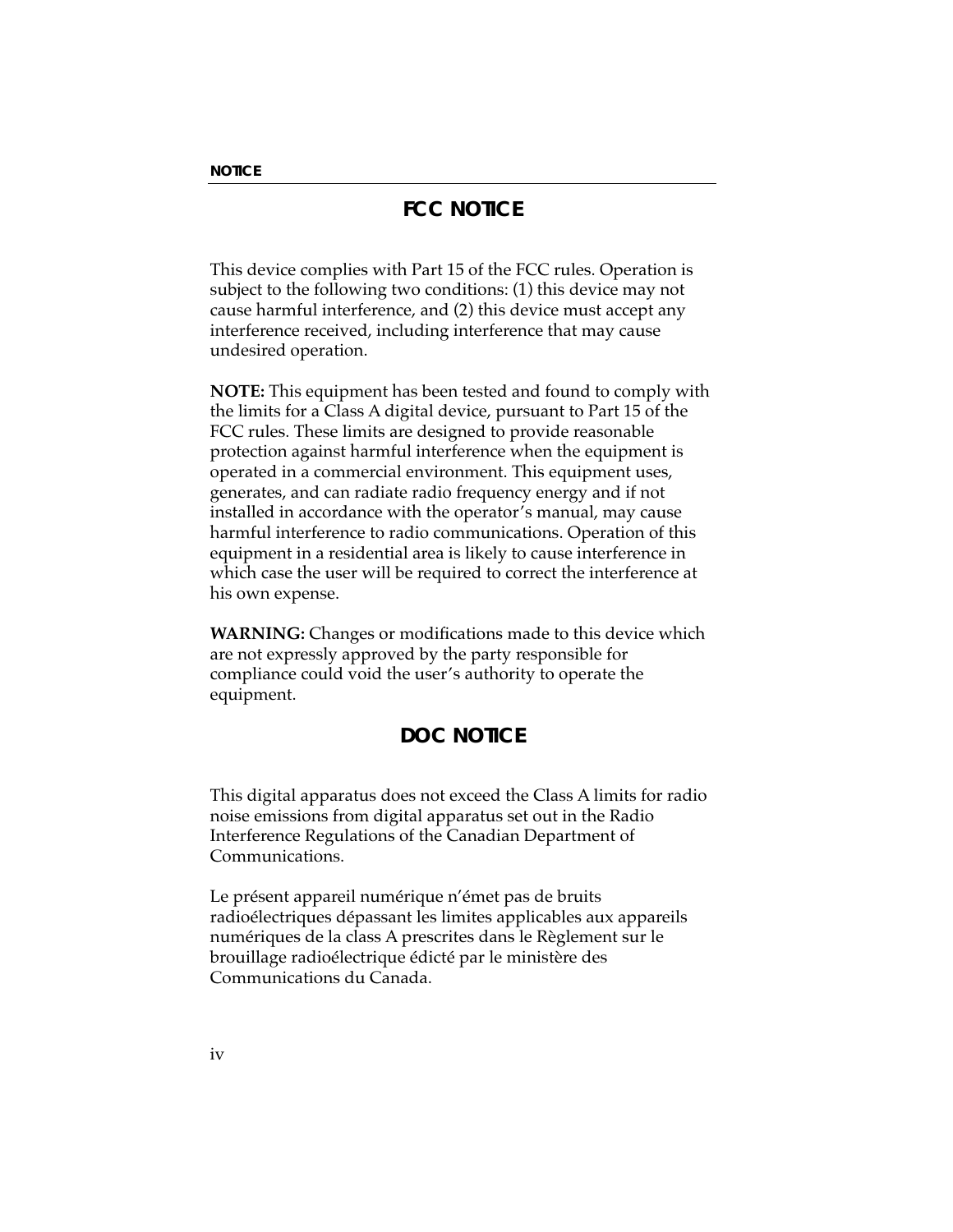# **CABLETRON SYSTEMS, INC.**

# **PROGRAM LICENSE AGREEMENT**

**IMPORTANT:** Before utilizing this product, carefully read this license agreement.

This document is an agreement between you, the end user, and Cabletron Systems, Inc. ("Cabletron") that sets forth your rights and obligations with respect to the Cabletron software program ("the Program") contained in this package. The Program may be contained in firmware, chips, or other media. BY UTILIZING THE PRODUCT, YOU ARE AGREEING TO BECOME BOUND BY THE TERMS OF THIS AGREEMENT, WHICH INCLUDES THE LICENSE AND THE LIMITATION OF WARRANTY AND DISCLAIMER OF LIABILITY. IF YOU DO NOT AGREE TO THE TERMS OF THIS AGREEMENT, PROMPTLY RETURN THE UNUSED PRODUCT TO THE PLACE OF PURCHASE FOR A FULL REFUND.

#### CABLETRON SOFTWARE PROGRAM LICENSE

- 1. LICENSE You have the right to use only the one (1) copy of the Program provided in this package subject to the terms and conditions of this License Agreement.
- 2. OTHER RESTRICTIONS You may not reverse engineer, decompile, or disassemble the Program.
- 3. APPLICABLE LAW This License Agreement shall be interpreted and governed under the laws and in the state and federal courts of New Hampshire. You accept the personal jurisdiction and venue of the New Hampshire courts.

#### EXCLUSION OF WARRANTY AND DISCLAIMER OF LIABILITY

1. EXCLUSION OF WARRANTY Except as may be specifically provided by Cabletron in writing, Cabletron makes no warranty, express or implied, concerning the Program (including its documentation and media).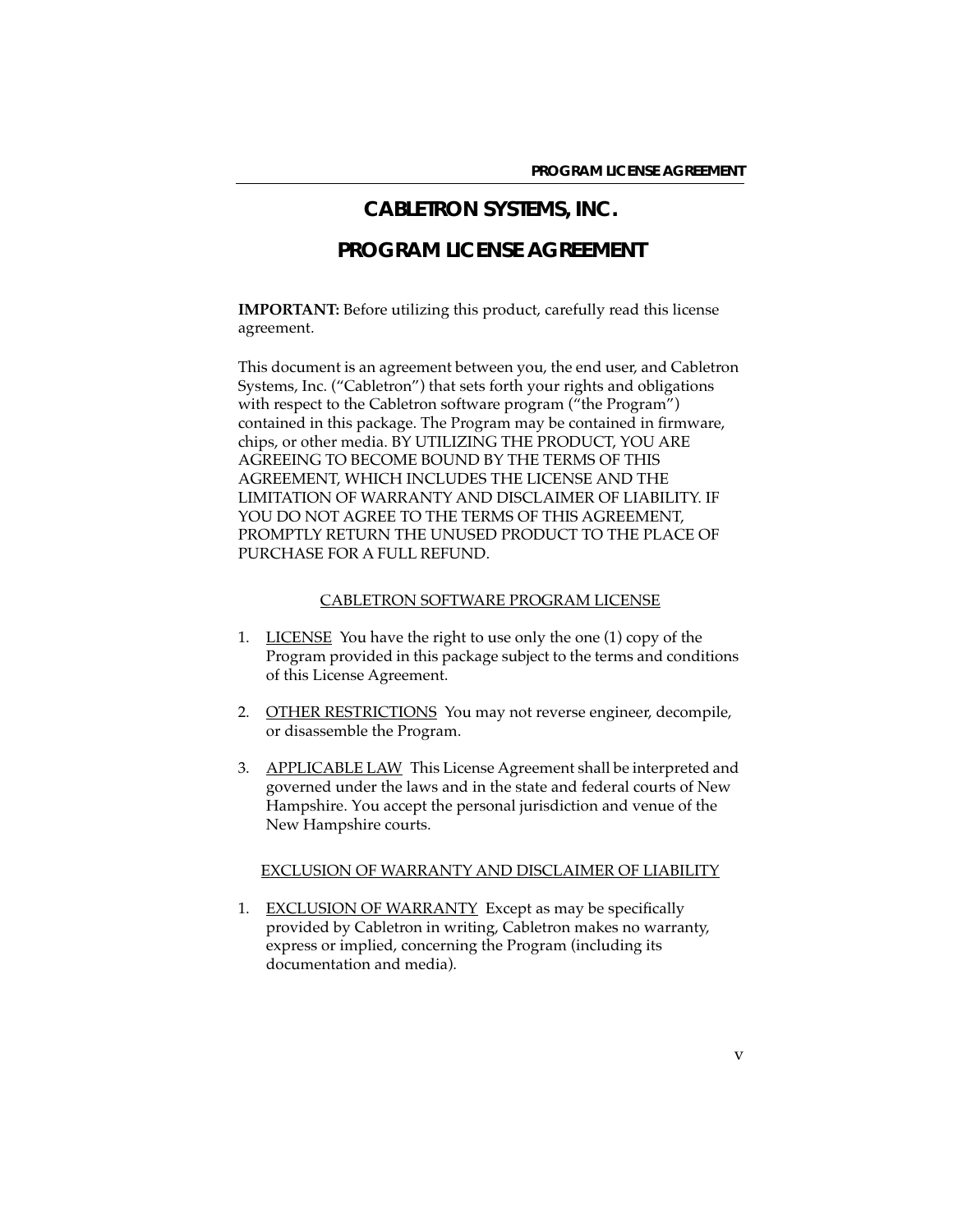CABLETRON DISCLAIMS ALL WARRANTIES, OTHER THAN THOSE SUPPLIED TO YOU BY CABLETRON IN WRITING, EITHER IMPRESS OR IMPLIED, INCLUDING BUT NOT LIMITED TO IMPLIED WARRANTIES OF MERCHANT-ABILITY AND FITNESS FOR A PARTICULAR PURPOSE, WITH RESPECT TO THE PROGRAM, THE ACCOMPANYING WRITTEN MATERIALS, AND ANY ACCOMPANYING HARDWARE.

2. NO LIABILITY FOR CONSEQUENTIAL DAMAGES IN NO EVENT SHALL CABLETRON OR ITS SUPPLIERS BE LIABLE FOR ANY DAMAGES WHATSOEVER (INCLUDING, WITHOUT LIMITATION, DAMAGES FOR LOSS OF BUSINESS, PROFITS, BUSINESS INTERRUPTION, LOSS OF BUSINESS INFORMATION, SPECIAL, INCIDENTAL, CONSEQUENTIAL, OR RELIANCE DAMAGES, OR OTHER LOSS) ARISING OUT OF THE USE OR INABILITY TO USE THIS CABLETRON PRODUCT, EVEN IF CABLETRON HAS BEEN ADVISED OF THE POSSIBILITY OF SUCH DAMAGES. BECAUSE SOME STATES DO NOT ALLOW THE EXCLUSION OR LIMITATION OF LIABILITY FOR CONSEQUENTIAL OR INCIDENTAL DAMAGES, OR IN THE DURATION OR LIMITATION OF IMPLIED WARRANTIES IN SOME INSTANCES, THE ABOVE LIMITATIONS AND EXCLUSIONS MAY NOT APPLY TO YOU.

#### UNITED STATES GOVERNMENT RESTRICTED RIGHTS

The enclosed product (a) was developed solely at private expense; (b) contains "restricted computer software" submitted with restricted rights in accordance with section 52227-19 (a) through (d) of the Commercial Computer Software - Restricted Rights Clause and its successors, and (c) in all respects is proprietary data belonging to Cabletron and/or its suppliers.

For Department of Defense units, the product is licensed with "Restricted Rights" as defined in the DoD Supplement to the Federal Acquisition Regulations, Section 52.227-7013  $(c)$  (ii) and its successors, and use, duplication, or disclosure by the government is subject to restrictions as set forth in subparagraph (c) (1) (ii) of the Rights in Technical Data and Computer Software clause at 252.227-7013. Cabletron Systems, Inc., 35 Industrial Way, Rochester, New Hampshire 03867-0505.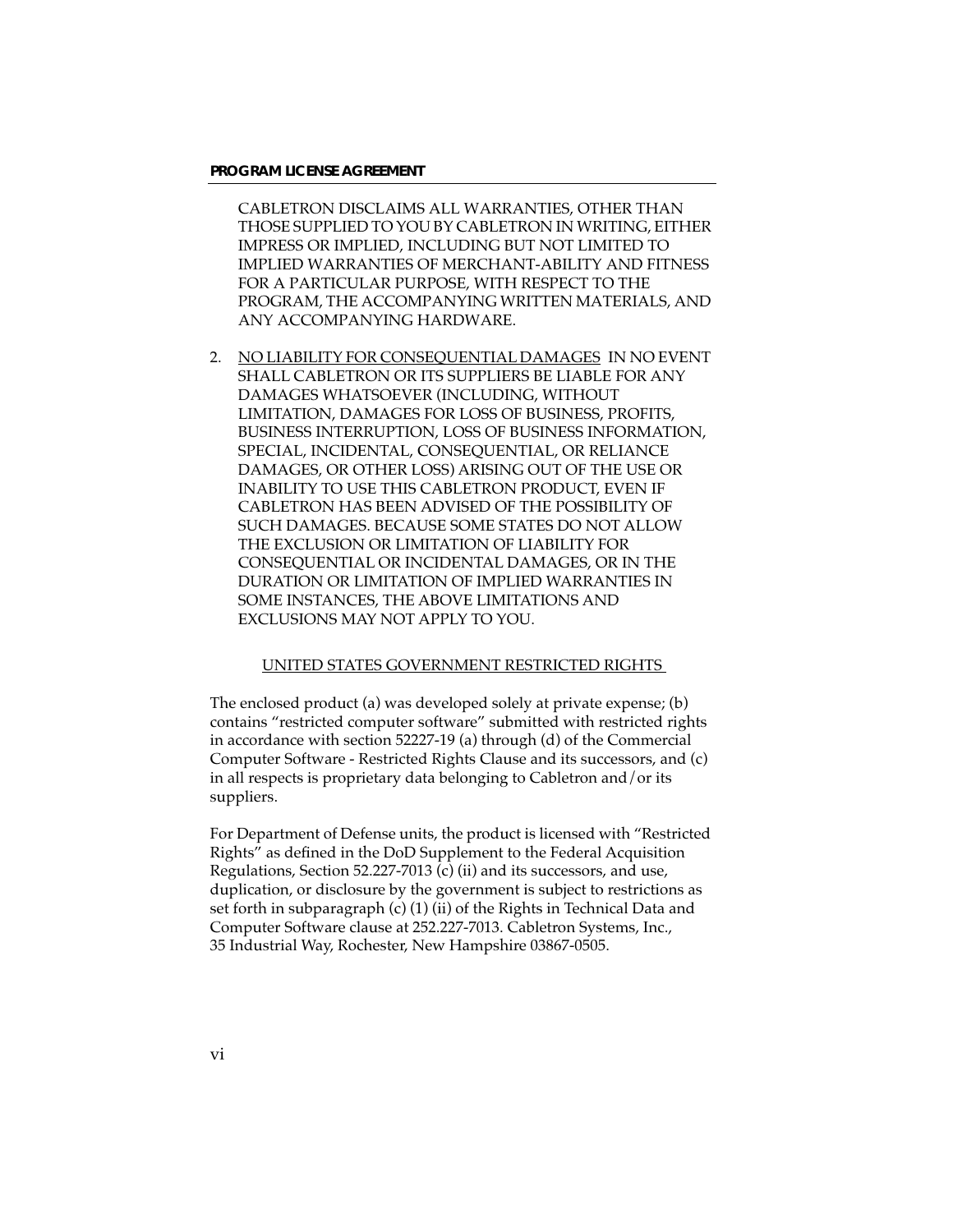# **CONTENTS**

## **CHAPTER 1 INTRODUCTION**

|  | 1.2.2 RJ-45 Unshielded Twisted Pair Port 1-2 |  |
|--|----------------------------------------------|--|
|  | 1.2.3 DB-9 Shielded Twisted Pair Port  1-2   |  |
|  |                                              |  |
|  |                                              |  |
|  |                                              |  |
|  |                                              |  |
|  |                                              |  |

## **CHAPTER 2 INSTALLATION**

| 2.1 |       |  |  |
|-----|-------|--|--|
| 2.2 |       |  |  |
|     |       |  |  |
|     |       |  |  |
| 2.3 |       |  |  |
|     |       |  |  |
|     |       |  |  |
| 2.4 |       |  |  |
|     | 2.4.1 |  |  |
|     | 2.4.2 |  |  |
| 2.5 |       |  |  |
| 2.6 |       |  |  |
| 2.7 |       |  |  |
| 2.8 |       |  |  |
| 2.9 |       |  |  |
|     |       |  |  |
|     |       |  |  |
|     |       |  |  |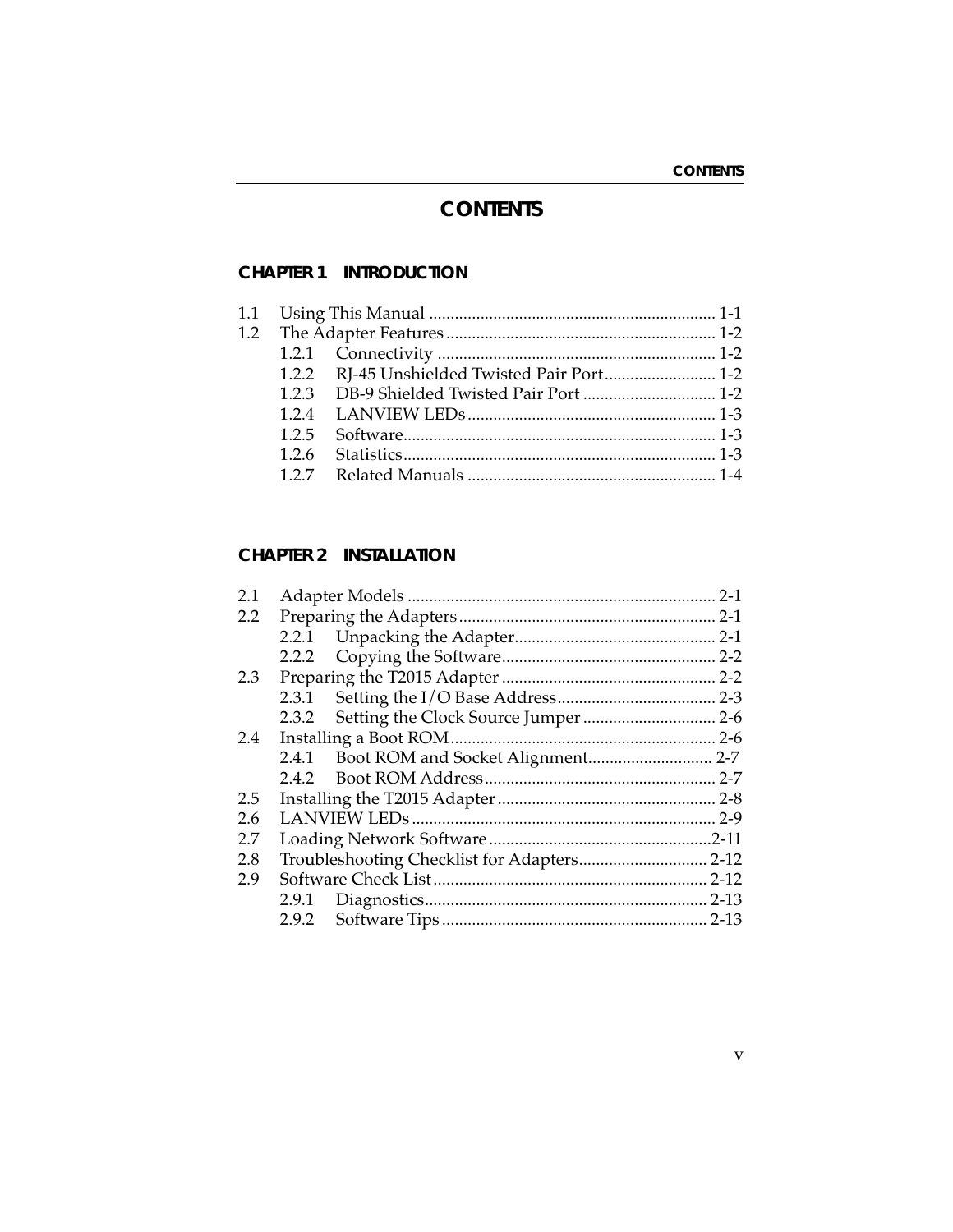## **CHAPTER 3 NETWORK CONNECTIONS**

## **INDEX**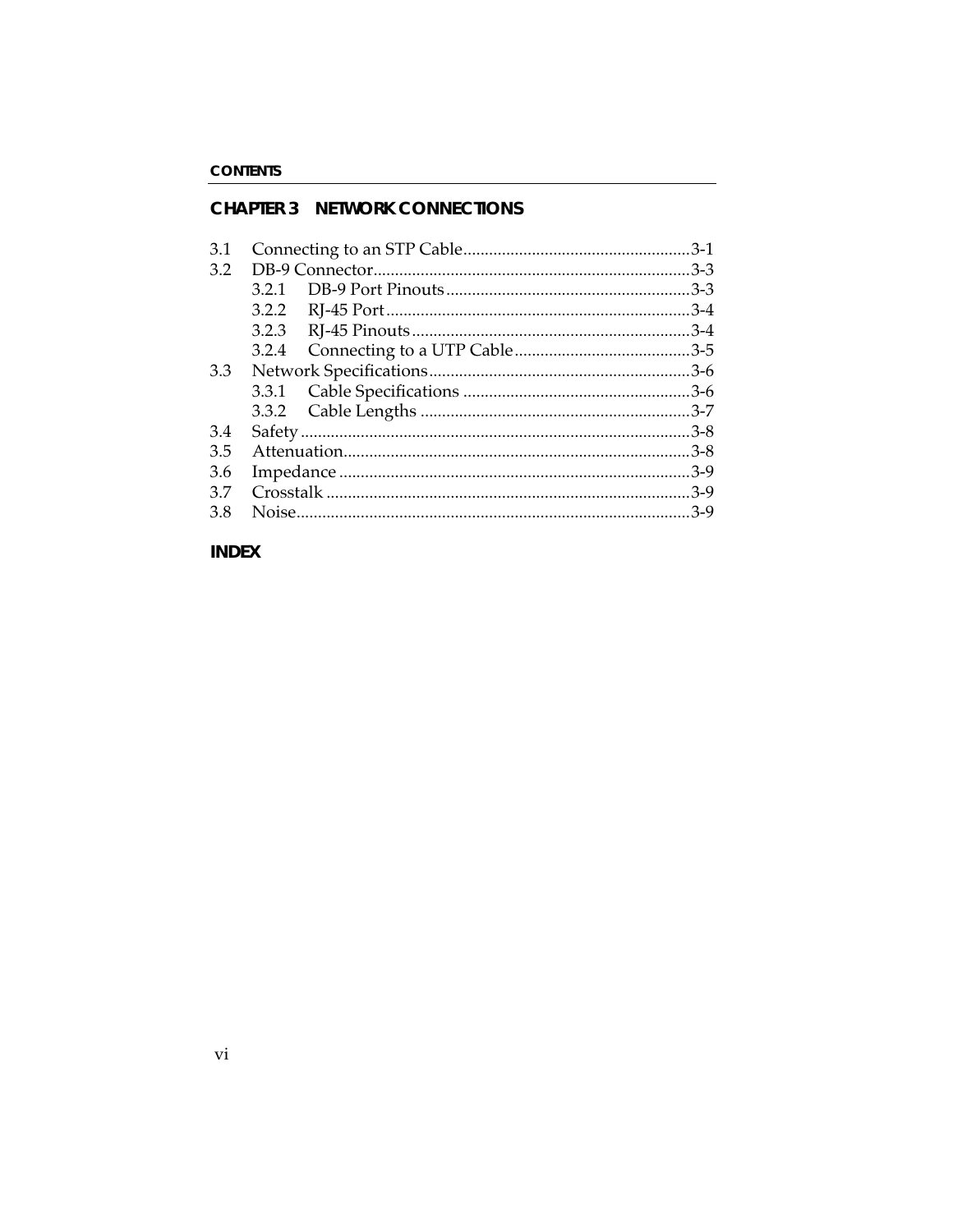# **CHAPTER 1**

# **INTRODUCTION**

This manual provides installation and reference information for the network adapters. The network adapters connect your PC to an IEEE 802.5, Token-Ring network using shielded twisted pair cable of types 1, 2, 6, 8, and 9, or unshielded voice-grade IBM type 3 twisted pair cable. The adapters incorporate Cabletron Systems' LANVIEW® LEDs. These diagnostic LEDs indicate network activity, wire fault/attachment, and ring speed.

#### **1.1 USING THIS MANUAL**

This manual is organized so that you can follow sequential chapters as you install an adapter. Read Chapter 1 first to familiarize yourself with your adapter model's capabilities. Then:

- Copy the software diskettes supplied with the adapter.
- Configure and install the adapters as outlined in Chapter 2.
- Connect the adapter to the network as outlined in Chapter 3.
- Install the network drivers required for your application as outlined in the **Network Software Installation Guide**. Diagnostics for troubleshooting are supplied on the Cabletron software diskette(s), and are described in the Network Software Installation Manual.

Chapter 1, **Introduction**, discusses the capabilities of the adapters.

Chapter 2, **Installation**, provides instructions for installing the adapters in your computer.

Chapter 3, **Making Network Connections**, provides instructions and requirements for connecting your adapters to the network.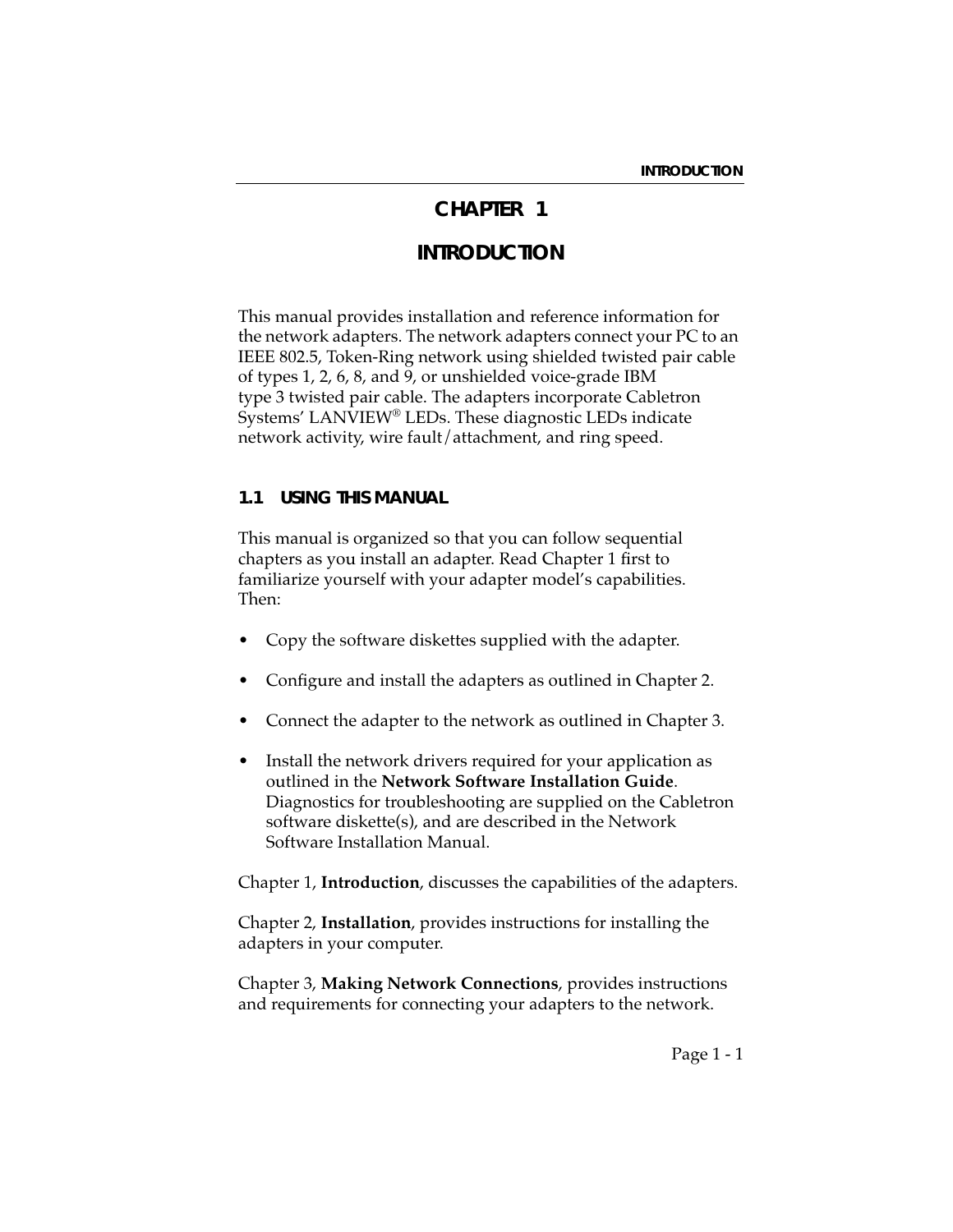## **1.2 THE ADAPTER FEATURES**

The following sections outline the features of the adapters.

### **1.2.1 Connectivity**

The Cabletron Systems adapters connect your computer to an IEEE 802.5 Token-Ring network. The various adapter models incorporate both an unshielded (RJ-45 UTP) twisted pair port, and a DB-9 shielded twisted pair port. All port types provide access for SNMP network management such as Cabletron's SPECTRUM®, Remote LANVIEW®/Windows, or any SNMP-compliant management software.

## **1.2.2 RJ-45 Unshielded Twisted Pair Port**

The adapter's unshielded twisted pair port employs the RJ-45 eight-pin industry standard connector. The adapters do not require a media filter for attachment of a UTP lobe link. An unshielded twisted pair lobe cable can be connected directly to this port. The other end of this lobe cable must be connected to an IEEE 802.5 compliant Token-Ring device such as one of Cabletron's TRMIM Token-Ring Media Interface Modules.

## **1.2.3 DB-9 Shielded Twisted Pair Port**

The adapter's shielded twisted pair port incorporates the industry standard DB-9 connector. A shielded pair lobe cable can be connected to the DB-9 port. The other end of the lobe cable must be connected to an IEEE 802.5 compliant Token-Ring device such as one of Cabletron's TRMIM Token-Ring Media Interface Modules.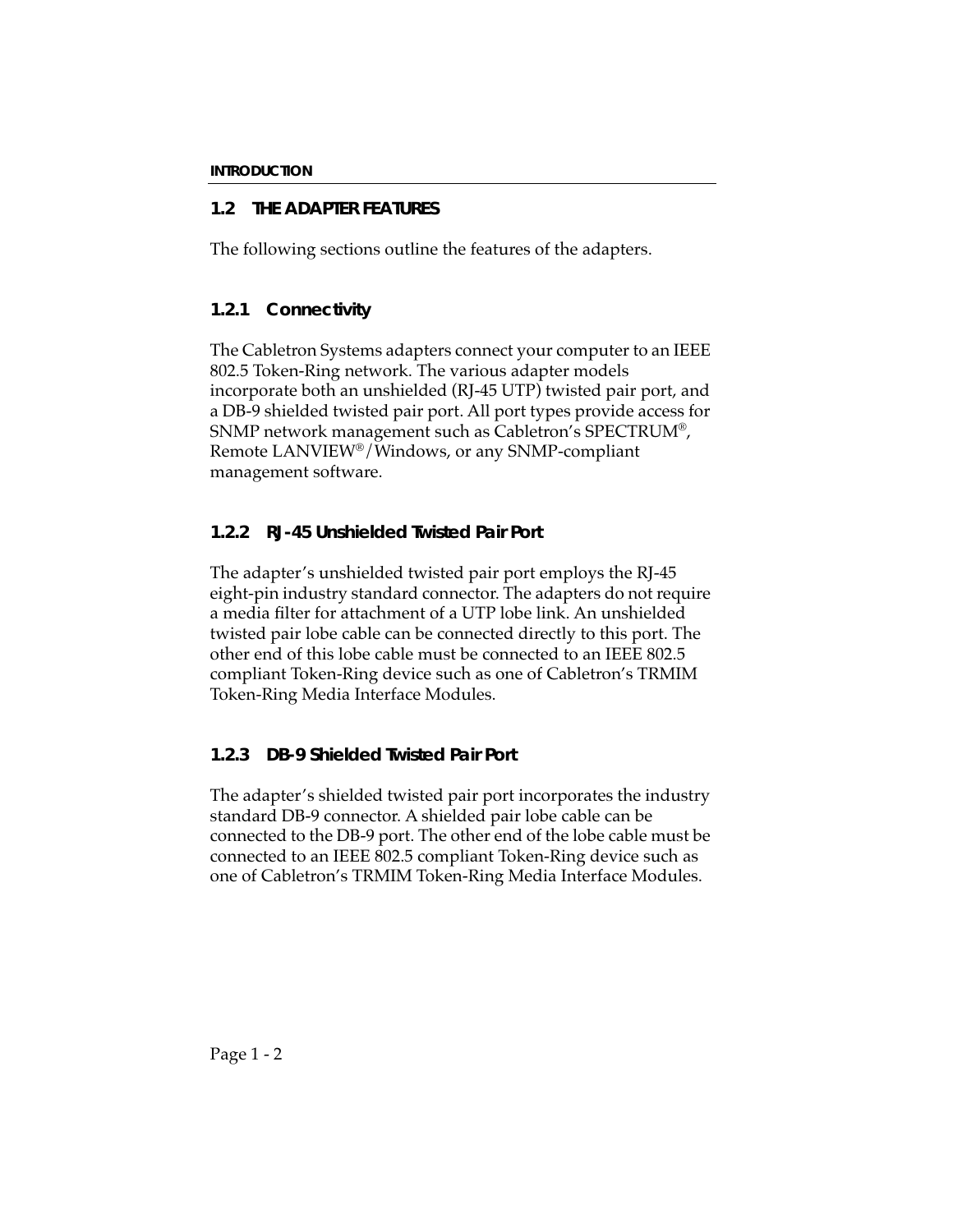### **1.2.4 LANVIEW LEDs**

Cabletron Systems' adapters incorporate Cabletron Systems' LANVIEW Status Monitoring and Diagnostic System. The LANVIEW LEDs help you diagnose problems, such as failure to establish a twisted pair link between the adapter and a device at the far end of the link. Individual LEDs advise you when the adapter is sending and receiving data packets, when wire faults occur in the lobe link, and the operating speed of histogen-Ring. A more detailed description of the functions of the individual LEDs appears in Chapter 2, **Installation**.

### **1.2.5 Software**

Software drivers, related software, and diagnostics are supplied by Cabletron Systems on floppy diskettes shipped with the adapter. The drivers support a variety of network platforms. For network software installation instructions, refer to the Network Software Installation Guide that accompanies the software.

The diagnostic program provided with the adapter is user-friendly and menu-driven and does not require detailed instructions. With the diagnostic program you can check the adapter's operation at various levels, through a series of tests. The diagnostic program detects where problems might be located in the operation of the adapter, or determines if a problem exists in the communication between the adapter and the computer.

### **1.2.6 Statistics**

Statistics can be gathered from the adapter either from your computer, or from another workstation utilizing Cabletron Systems' SPECTRUM, Remote LANVIEW/Windows, Remote LANVIEW for SunNet Manager®, or other SNMP-compliant network management software. Through this software, you can gather statistics on the adapter's activity on the network. For further information on Local Statistics, refer to the **Network Software Installation Guide**.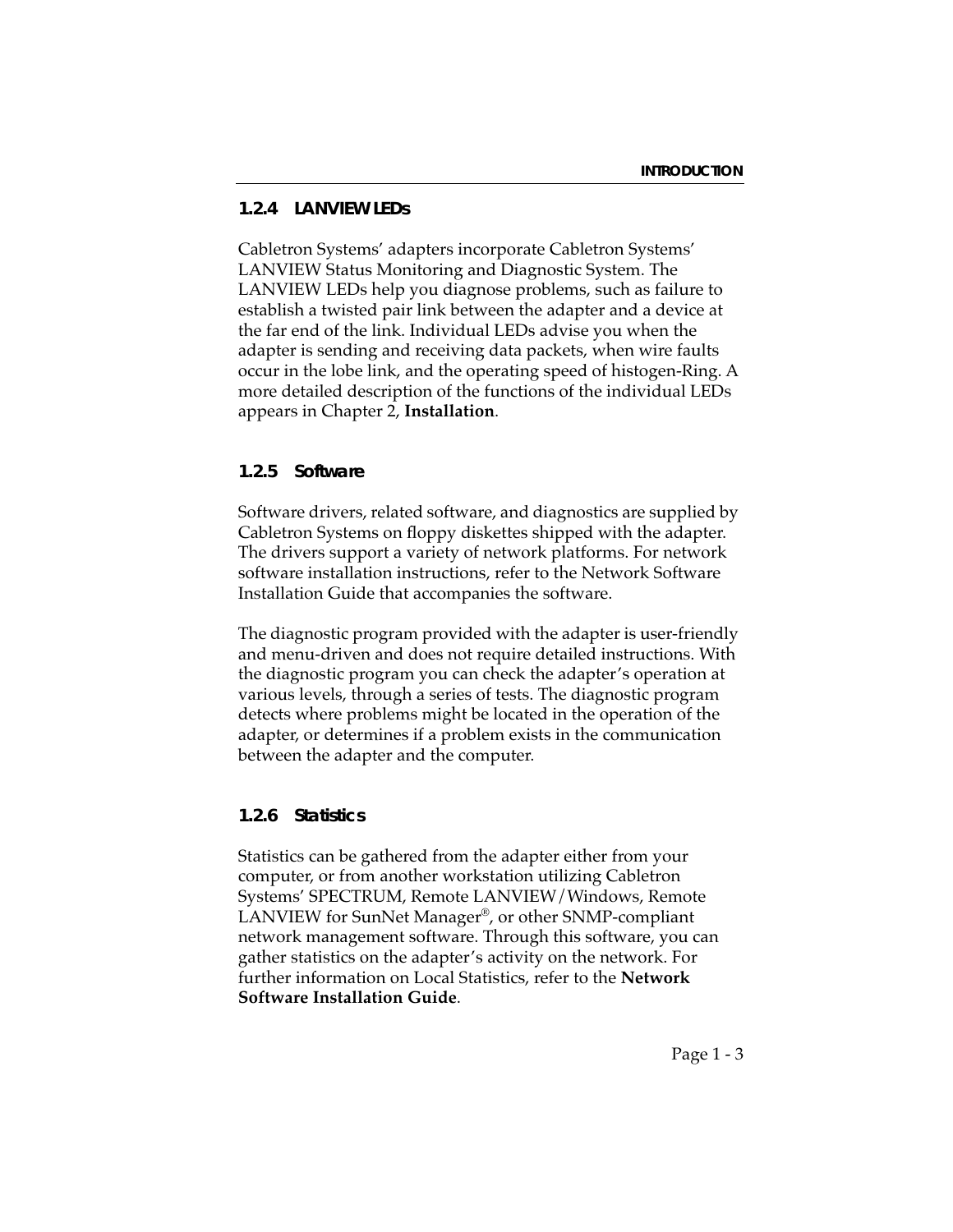### **1.2.7 Related Manuals**

- Remote LANVIEW/Windows Station Software User's Manual
- SPECTRUM documentation
- Network Software Installation Guide P/N 9030705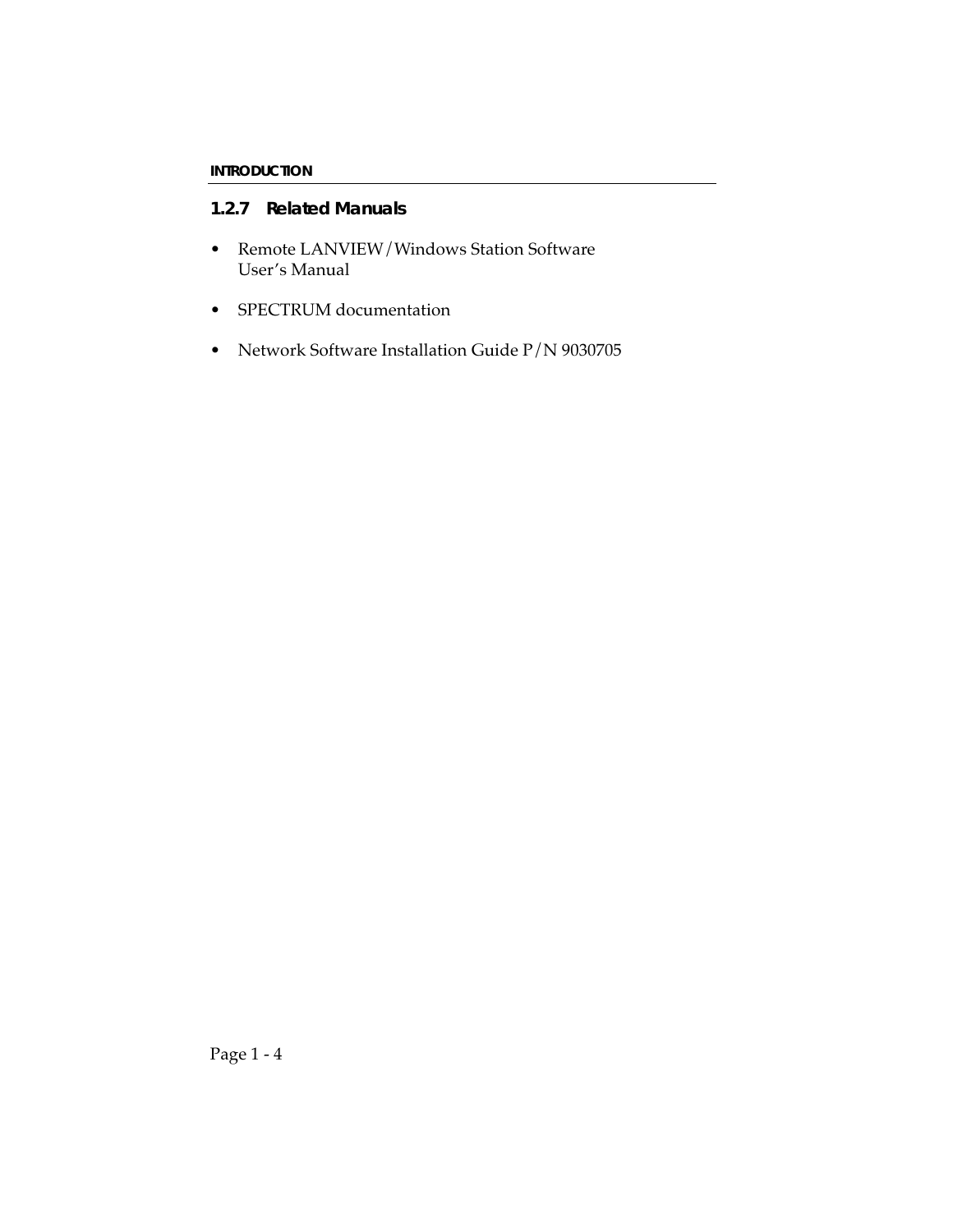# **CHAPTER 2**

# **INSTALLATION**

#### **2.1 ADAPTER MODELS**

The T2015 and T3015 Series network adapters are used for the specific computer bus architectures listed below:

- T2015 Series IBM Personal Computer AT, IBM Personal System/2 Model 30, or a compatible with an AT style bus.
- T3015 Series IBM Personal System/2 or compatibles with a Micro Channel<sup>®</sup> style bus.

#### **2.2 PREPARING THE ADAPTERS**

This chapter shows you how to prepare a Cabletron Systems Token-Ring network adapter and install it in your computer. The clock configuration for both the T2015 and T3015 is set through a jumper. The I/O address for the T2015 is set through a dual DIP switch, and the I/O address of the T3015 is set by configuring the Adapter Description File for your microchannel-compatible computer. All other parameters for both adapters are set through software. The preparation and installation procedure for any of the adapters consists of:

- Unpacking the adapter and software, and making a backup copy of the software.
- Configuring and installing the adapter, and running diagnostics if necessary.
- Making network connections, and installing network drivers for your operating system.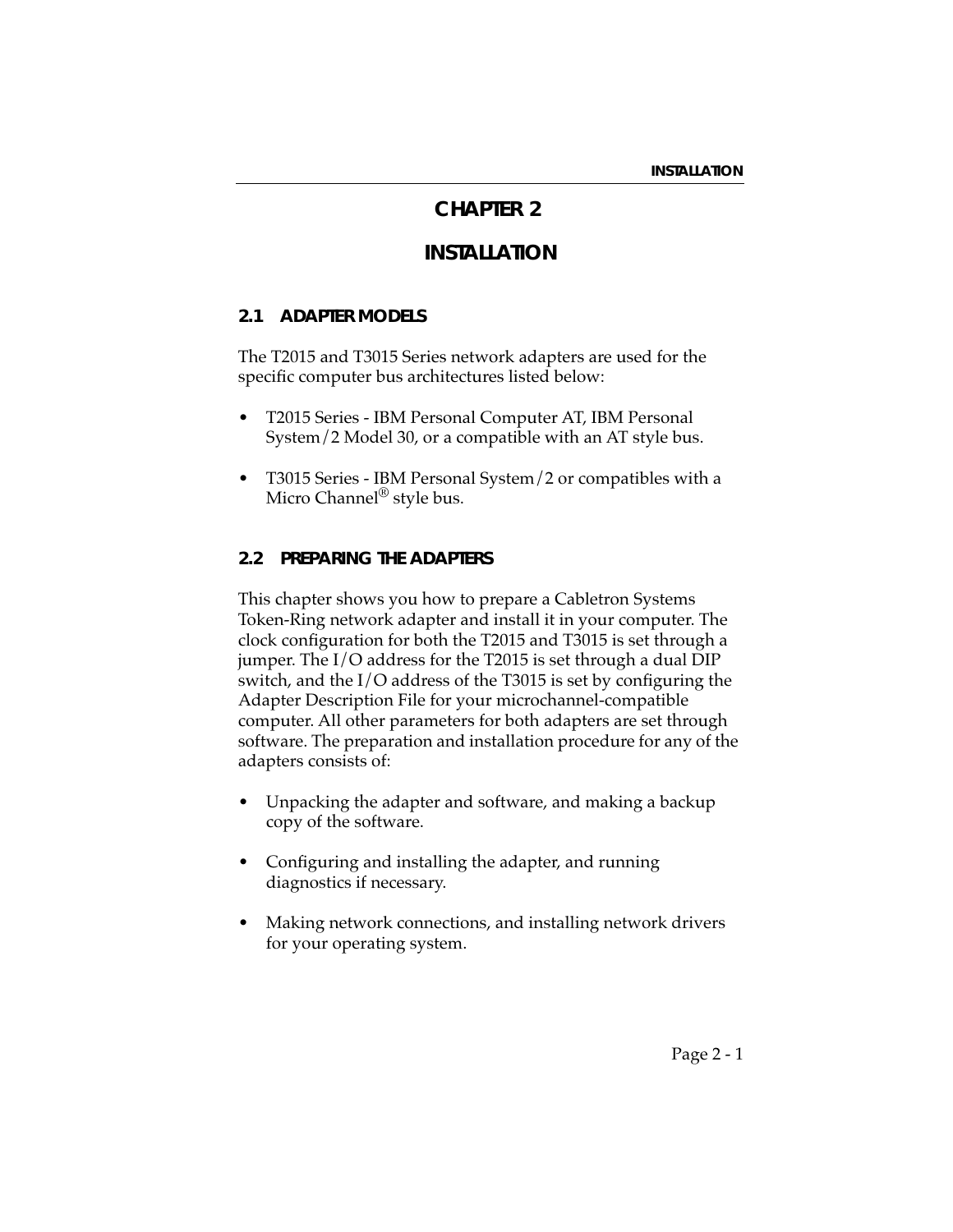## **2.2.1 Unpacking the Adapter**

The network adapter and its software are shipped separately. The complete installation package should contain one conductive pouch with the adapter and this manual. The software is shipped in a shrink-wrapped package containing the software, a license agreement, and a **Network Software Installation Guide**.

Carefully remove the conductive pouch from the box. Leave the adapter in the conductive pouch until you are ready to install it. Open the shrink-wrapped software package when you are ready to install the software. Be sure to read the license agreement.



*The adapter is sensitive to static discharges. Hold it by the corners. Avoid contact with the PC bus edge connector or any of the components, except the jumpers. Failure to observe all static precautions can result in damage to the adapter.*

## **2.2.2 Copying the Software**

Before you begin the installation, it is important that you make a backup copy of the Cabletron software supplied with the adapter. Use the disk copy routine for your PC to make a duplicate copy of the Cabletron software diskettes. Store the original software in a safe place, and use the copies for the actual installation procedure.

## **2.3 PREPARING THE T2015 ADAPTER**

Before you install the T2015 Token-Ring adapter in your computer, you will have to set the adapter's I/O base address, and possibly the adapter's Clock Source.

The I/O base address is set through a pair of dip switches. If your T2015 adapter is being installed in a computer that requires a synchronous clock source for its adapter boards, you will also need to change the clock source jumper.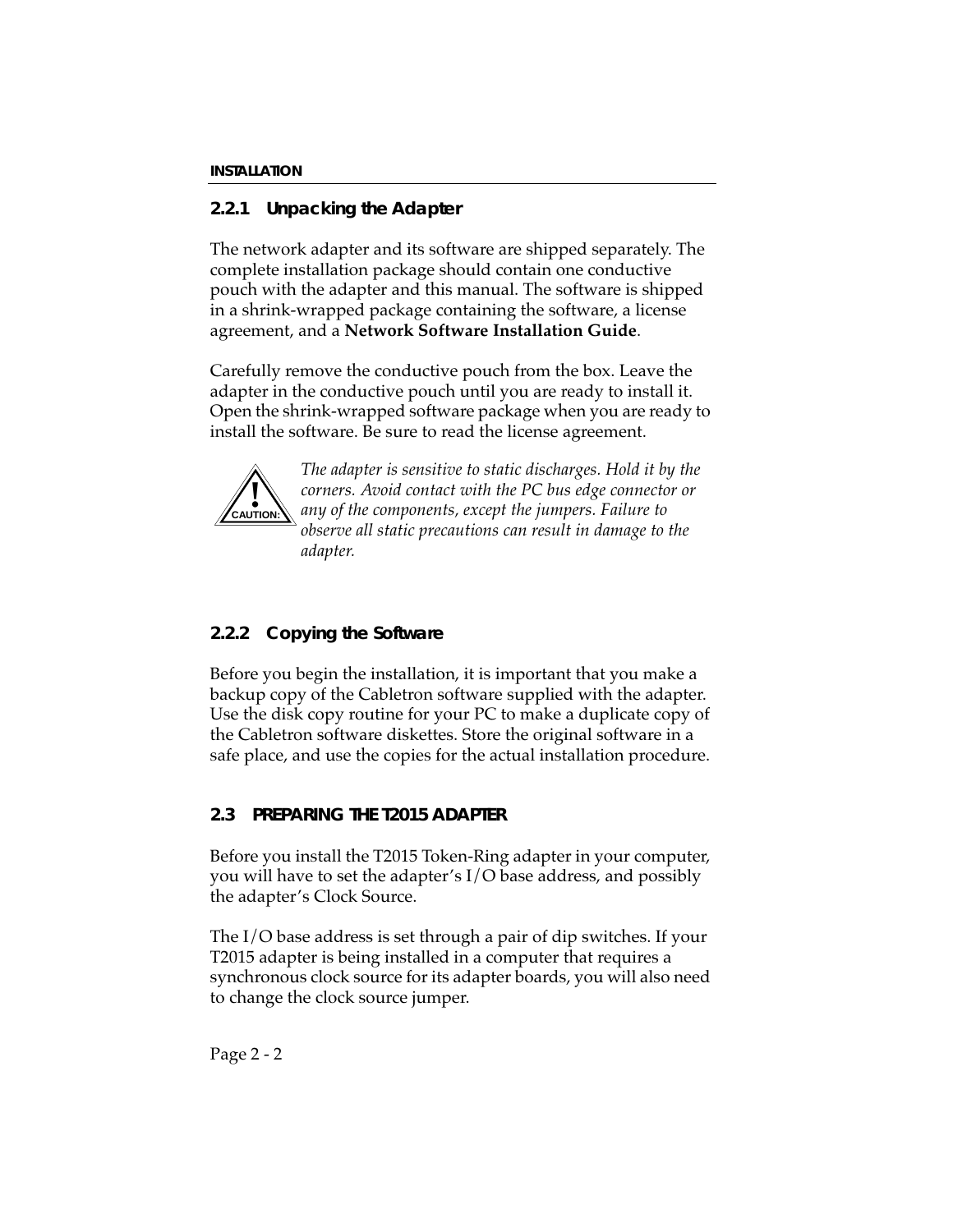Setting this jumper is described in Section 2.3.2. The jumper's default setting is correct for most computers. Refer to Figure 2-1 for the jumper and switch locations.

| N<br>Е<br>ں |  |
|-------------|--|
|             |  |
|             |  |
|             |  |

*If your adapter is installed in a computer with incompatibilities in the bus architecture, such as an IBM PS/2 Model 30-286, you may need to change the bus compatibility switch in the driver software command line. Setting this switch is described in the Network Software Installation Guide.*

### **2.3.1 Setting the I/O Base Address**

Before the T2015 adapter can be used, the I/O base address must be set using a pair of two-position dip switches accessible through the card's bracket. The switches are located just below the ports on the bracket (see Figure 2-2).

The card's other parameters are set during the installation of network software. This configuration is discussed in the Network Software Installation Manual.

The I/O base address is a hexadecimal field that distinguishes the T2015 adapter from other adapters that may be in the PC. The adapter must be set to one of four base addresses - 0A20, 0A80, 1A20, or 1A80.



*The adapter is sensitive to static discharges. Hold the adapter by its corners. Avoid contact with the PC bus edge connector or any of the components, except the jumpers. Failure to observe all static precautions may result in damage to the adapter*.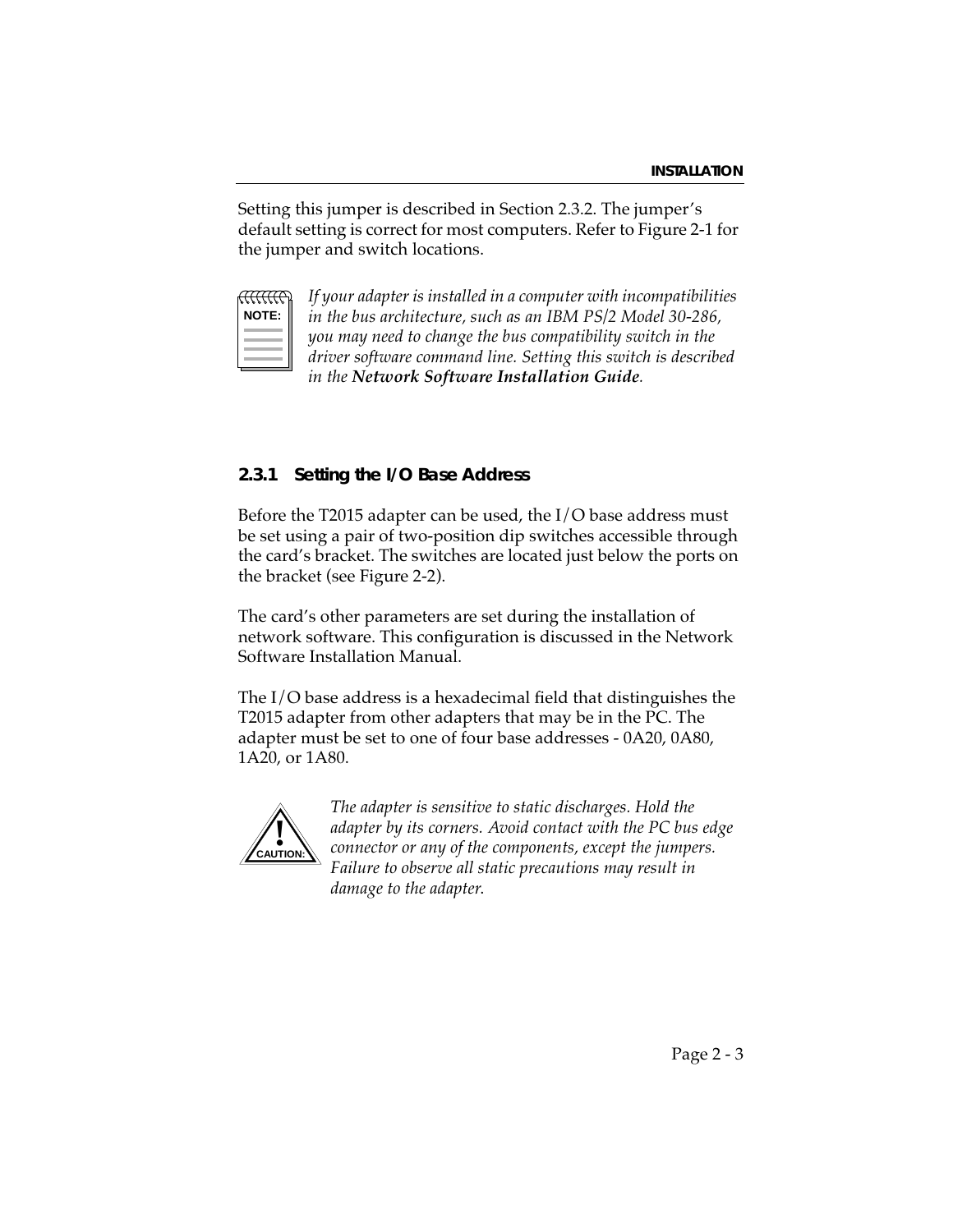

Figure 2-1. T2015 Token-Ring Adapter



Figure 2-2. T2015 Bracket and I/O Address Switches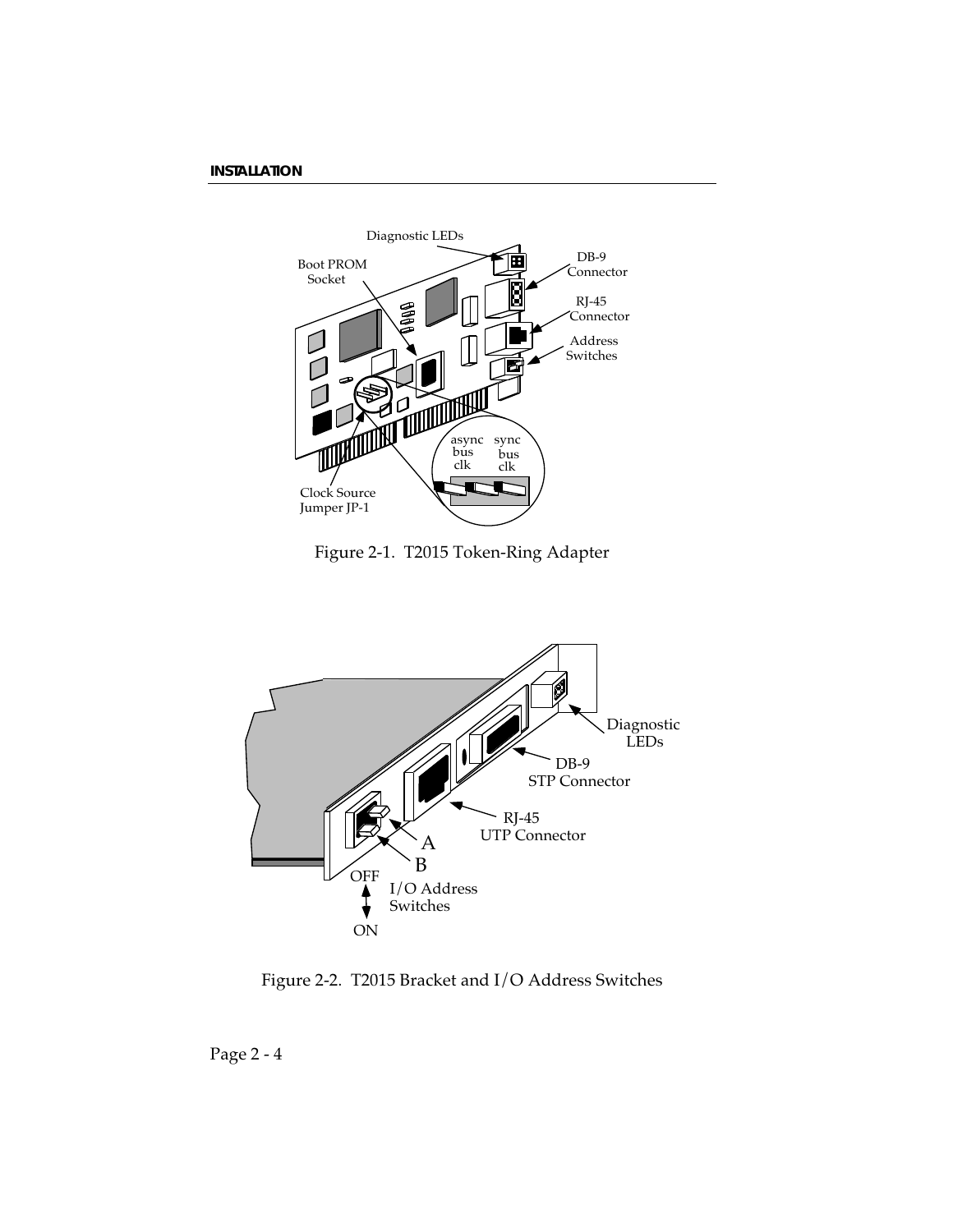To set the I/O address, follow this procedure:

- Remove the T2015 adapter from its protective bag. Hold the adapter so the bracket is facing you and the LEDs are at the top.
- Select the  $I/O$  base address for the adapter using the following settings. Refer to Figure 2-2 on page 2-4, and Table 2-1 below.

| Switch A | Switch B | I/O Address | <b>Boot</b><br>Address  |
|----------|----------|-------------|-------------------------|
| On       | On       | 0A20        | D0000                   |
| Off      | On)      | 0A80        | C0000                   |
| On       | Off      | 1A20        | E0000                   |
| Off      | Off      | 1A80        | <b>PROM</b><br>disabled |

Table 2-1. I/O Address Switch Settings

The I/O base address can be reset after the adapter has been installed. However, the new I/O base address must be entered into your network driver's configuration. Note that only two base addresses, 0A20 and 1A20, can be used if you are running IBM's PC LAN Program or other NetBIOS-based applications. Refer to the **Network Software Installation Guide** for more information.

If an incompatibility exists in the clock source, and you need to set the adapter for the synchronous clock source mode, proceed to Section 2.3.2 which follows. If you are installing the adapter in any other AT-compatible machine, proceed to Section 2.4 to begin installation procedures.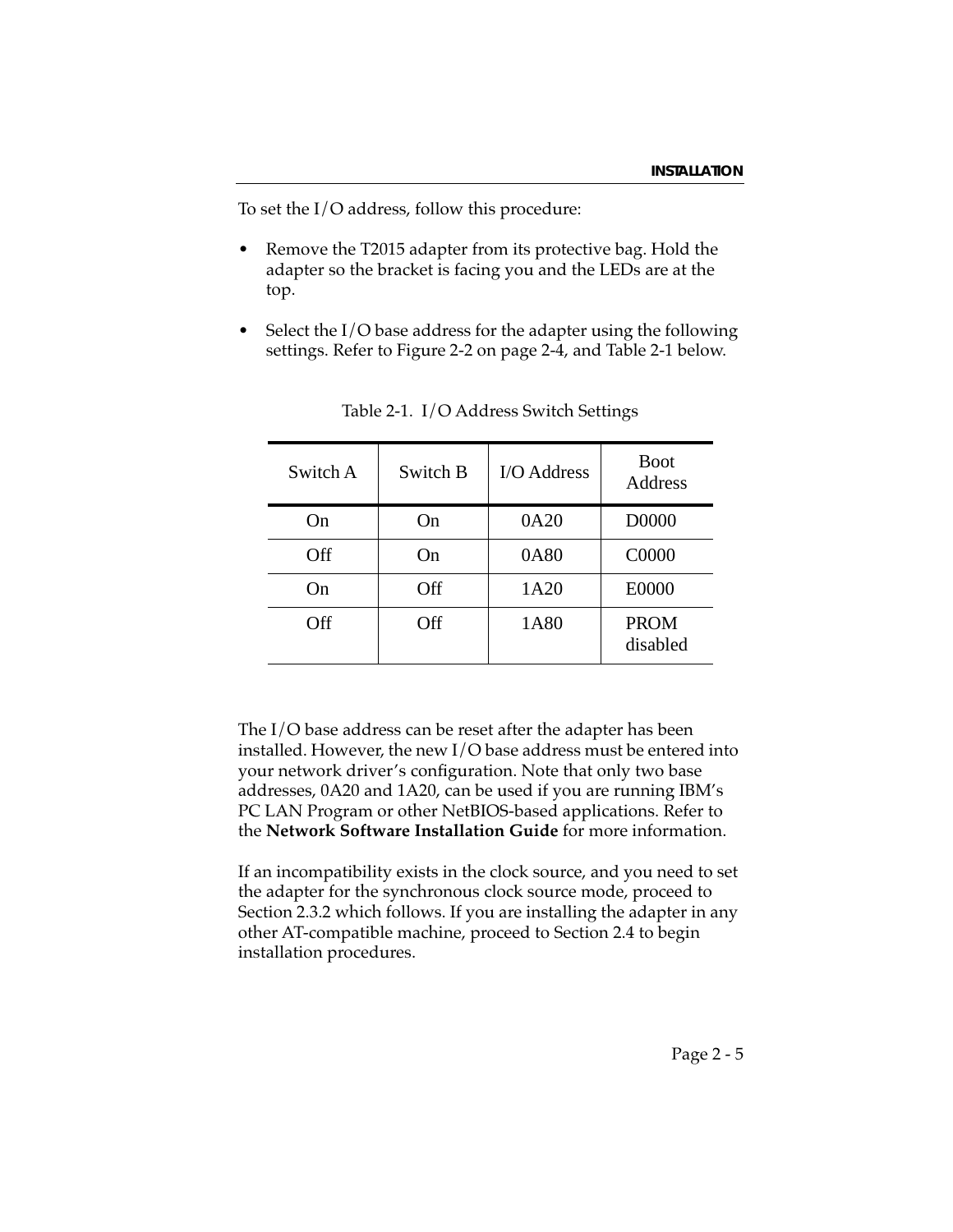## **2.3.2 Setting the Clock Source Jumper**

You will need to set the Clock Source Jumper (JP1) if your PC requires the adapter to be synchronous with the system bus clock. In most computers, the adapter will use its own clock source, meaning that the adapter is running in the asynchronous mode. If the adapter uses the system's clock source, it will be running in the synchronous mode.

JP1 is used to select which source clock will be used, the adapter's or the system's. For most AT-compatibles, you will not have to change this jumper.



To set the jumper, place shunts as shown in Figure 2-3, below:

Figure 2-3. Clock Source Jumper, JP-1

When you have completed setting the Clock Source Jumper, you are now ready to install the T2015 into your computer.

## **2.4 INSTALLING THE T2015 ADAPTER**

A T2015 adapter can occupy any 16-bit expansion slot or an XT type slot, but in an 8-bit slot, performance will be degraded. Follow these steps to install the T2015 adapter in your computer:

• Turn off the power to the PC and peripherals and disconnect all power cords and cables.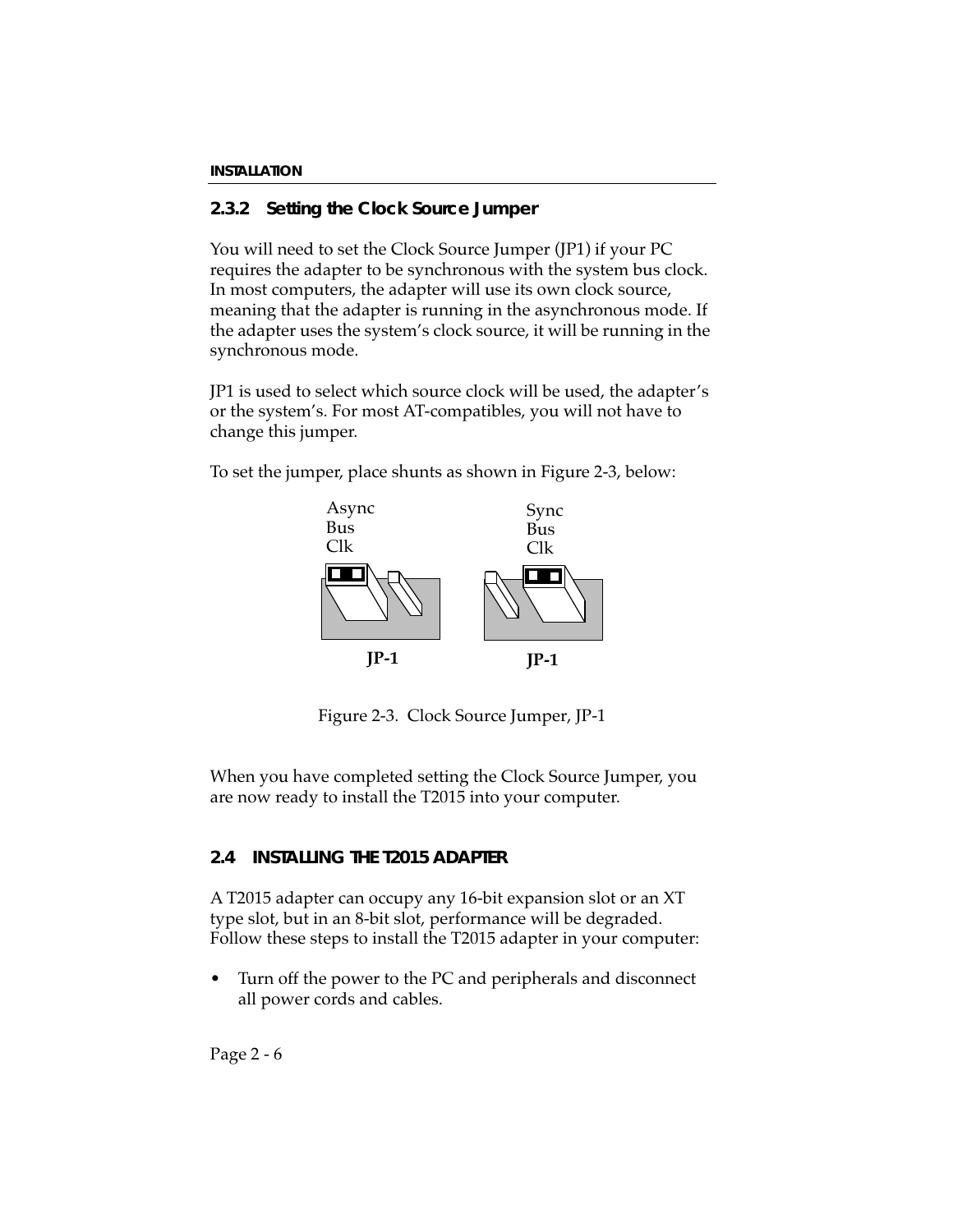- Follow the instructions in your computer user manual, and using static discharge precautions, remove the cover from the computer.
- Select the slot in which the adapter will be installed. Carefully remove the adapter from its protective pouch, and visually inspect it.
- Remove the backplate from the selected slot by removing the screw holding the backplate in place, and slide the backplate out of the slot.



Figure 2-4. Installing the T2015 Adapter

Carefully insert the adapter into the expansion slot as shown in Figure 2-4. Orient the adapter so the PC edge bus connector is pointed down and the ports face out the back of the PC. Align the adapter so the PC bus edge connector is lined up with the expansion slot, and firmly press the adapter into the slot.

Reinsert the screw removed in disassembly and replace the PC cover. Reattach the power and peripheral cables and turn on the power for the PC and the peripherals.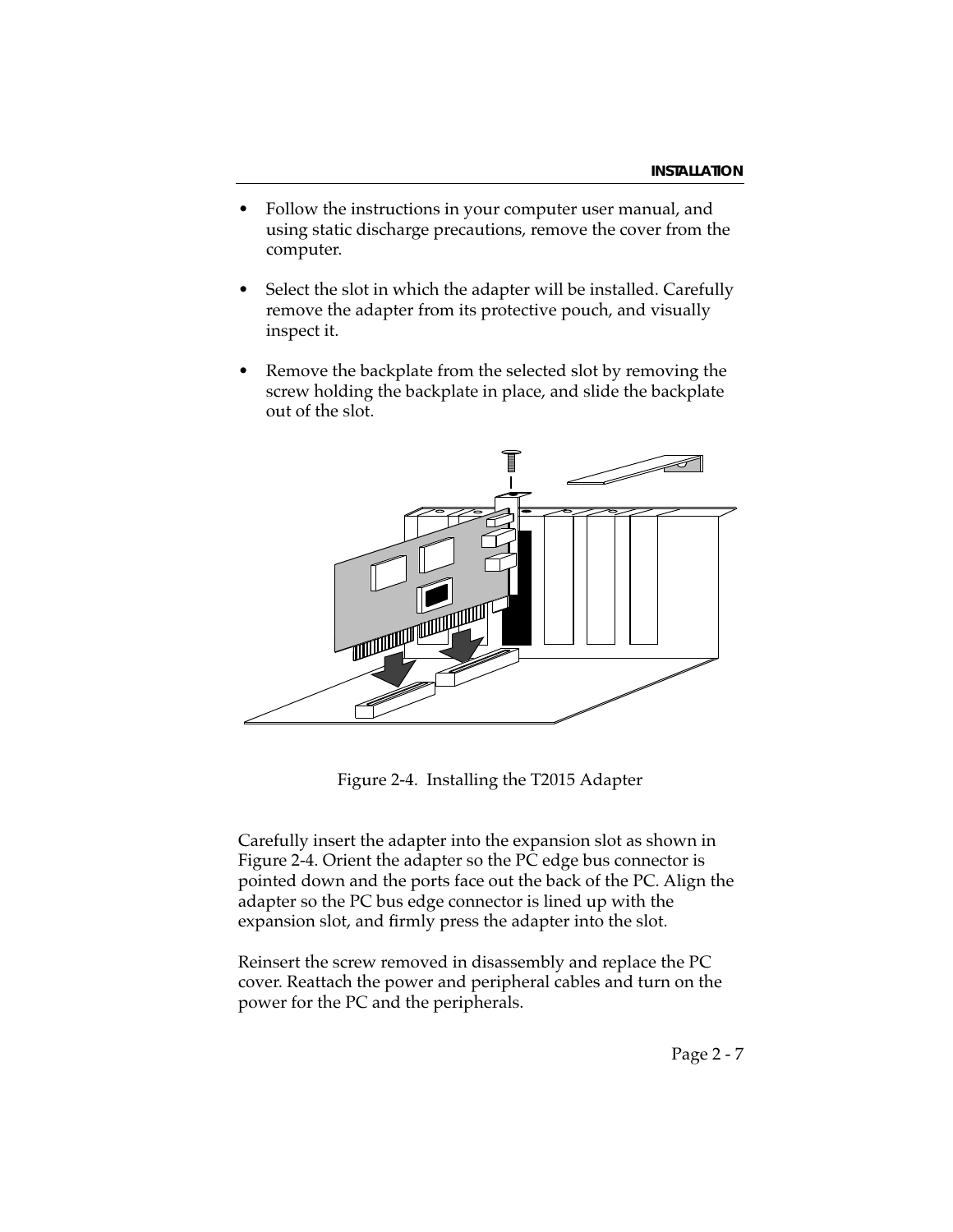If you are not going to install a Boot PROM at this time, proceed to Section 2.6, LANVIEW LEDs, for an explanation of the functions of these diagnostic LEDs.

## **2.5 INSTALLING A BOOT PROM**

The adapter incorporates a socket for an optional Boot PROM. The Boot PROM plugs into the empty 32-pin socket shown in Figure 2-5. By installing a Boot PROM, you can use the adapter to boot up your PC, without a hard drive, onto a network running, for example, the Novell® NetWare network operating system. The Boot PROM address is linked to the I/O address as shown in Table 2-1 on page 2-5. Software installation instructions are included with the Boot PROM.

## **2.5.1 Boot PROM and Socket Alignment**



*Observe all precautions when handling the Boot PROM. Static discharges may damage the Boot PROM.*

To install a Boot PROM, remove the Boot PROM from its packaging. Insert the Boot PROM into the PROM socket so that the notched corner on the PROM is aligned with the notch on the socket as shown in Figure 2-5. Note the dimple in the top center of the PROM.



Figure 2-5. Installing a Boot PROM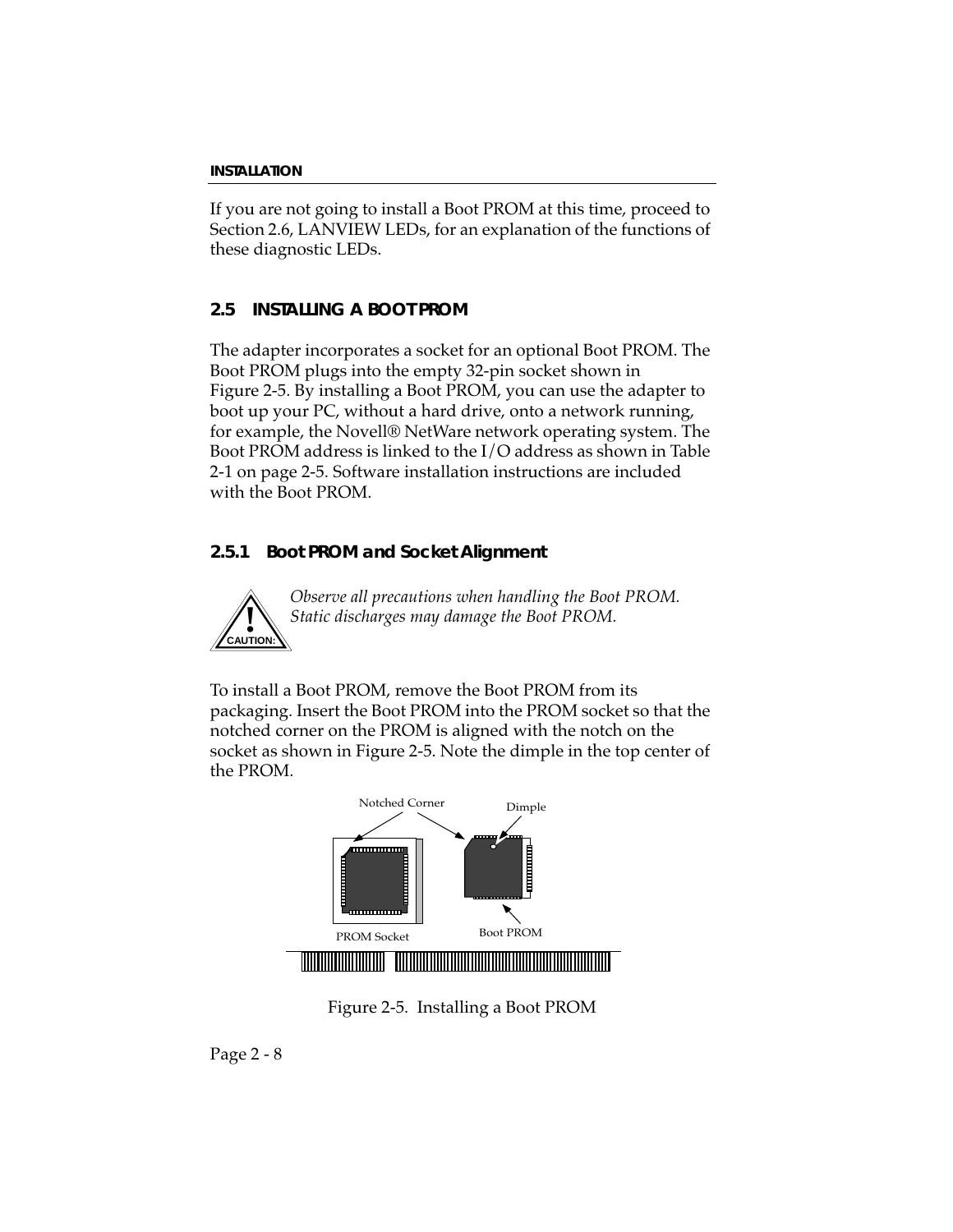### **2.6 LANVIEW LEDs**

The Token-Ring adapters incorporate Cabletron's LANVIEW diagnostic LEDs. These LEDs help you diagnose problems, such as failure to establish a twisted pair link between the adapter and a device at the far end of the link. Individual LEDs advise you when the adapter is sending and receiving data packets, when wire faults occur in the lobe link, and Token-Ring operating speed.



Figure 2-6. LANVIEW LEDs - T2015 and T3015 Adapters

- Activity LED This yellow LED flashes to indicate that the adapter has detected minimum signal strength, is active on the Token-Ring, and is transmitting, and receiving data addressed to it.
- 4 Mbit LED This green LED indicates 4 megabit Token-Ring speed.
- 16 Mbit LED This yellow LED indicates 16 megabit Token-Ring speed.
- Bicolor LED When off, this LED indicates that the adapter has not inserted Phantom into the Token-Ring.

When green, this LED indicates Phantom has been inserted into the Token-Ring, and there is no wire fault.

When red, this LED indicates Phantom has been inserted into the Token-Ring and there is a wire fault present.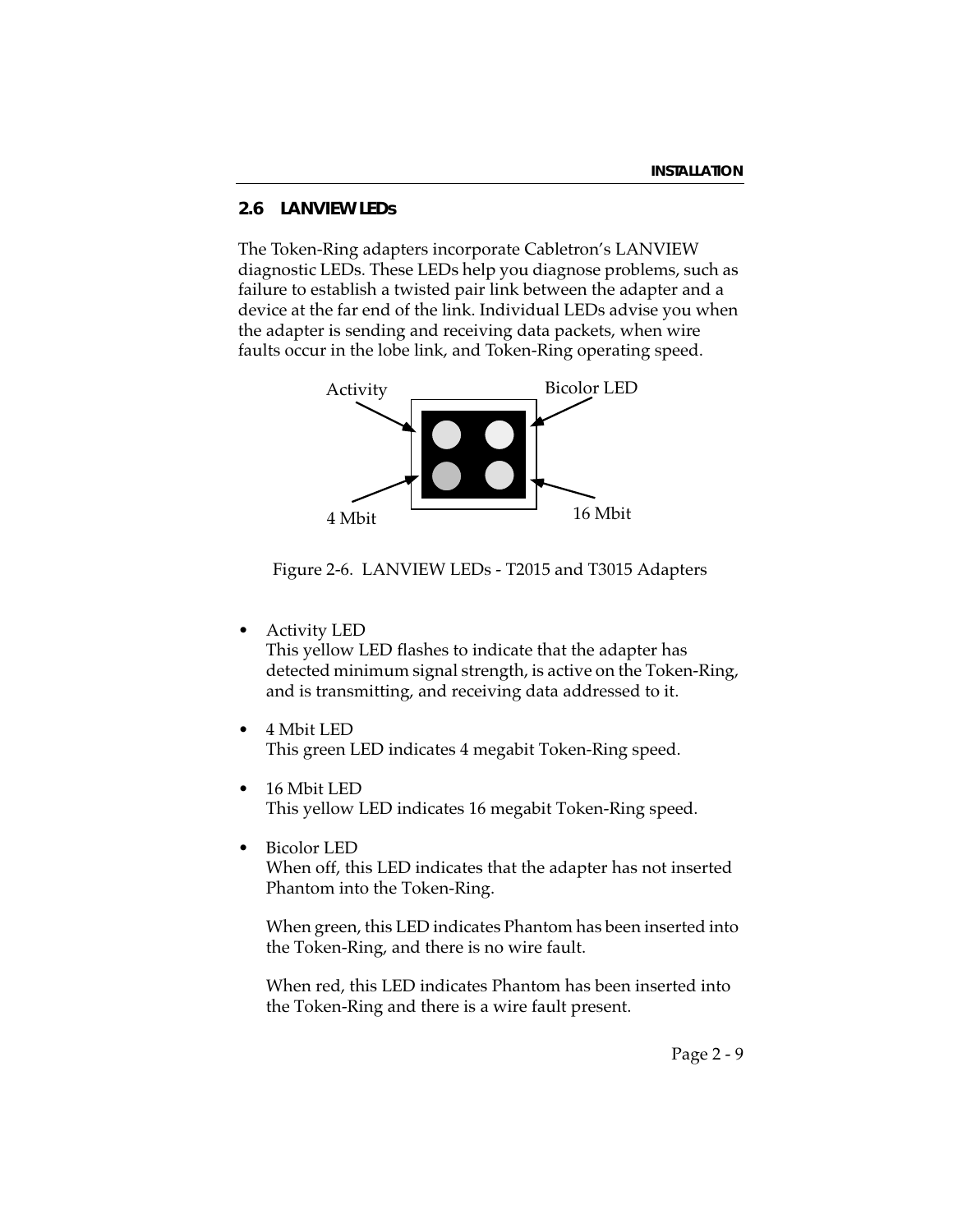## **2.7 PREPARING THE T3015 ADAPTER**

This section contains instructions for preparing and installing your T3015 network adapter into your Micro-Channel compatible computer.

### **2.7.1 Setting the Clock Source Jumper**

The Clock Source Jumper (JP1) adjusts the adapter's clock cycle to match the PS/2 model that the adapter is to be installed in. Placing a shunt over pins 1 and 2 set the clock source for PS/2 Model 50 compatibility. Placing the shunt over pins 2 and 3 adjust the clock source for compatibility with PS/2 Models 70 and 80.

To set the jumper, locate JP-1 as shown in Figure 2-7, below:



Figure 2-7. T3015 Clock Source Jumper JP-1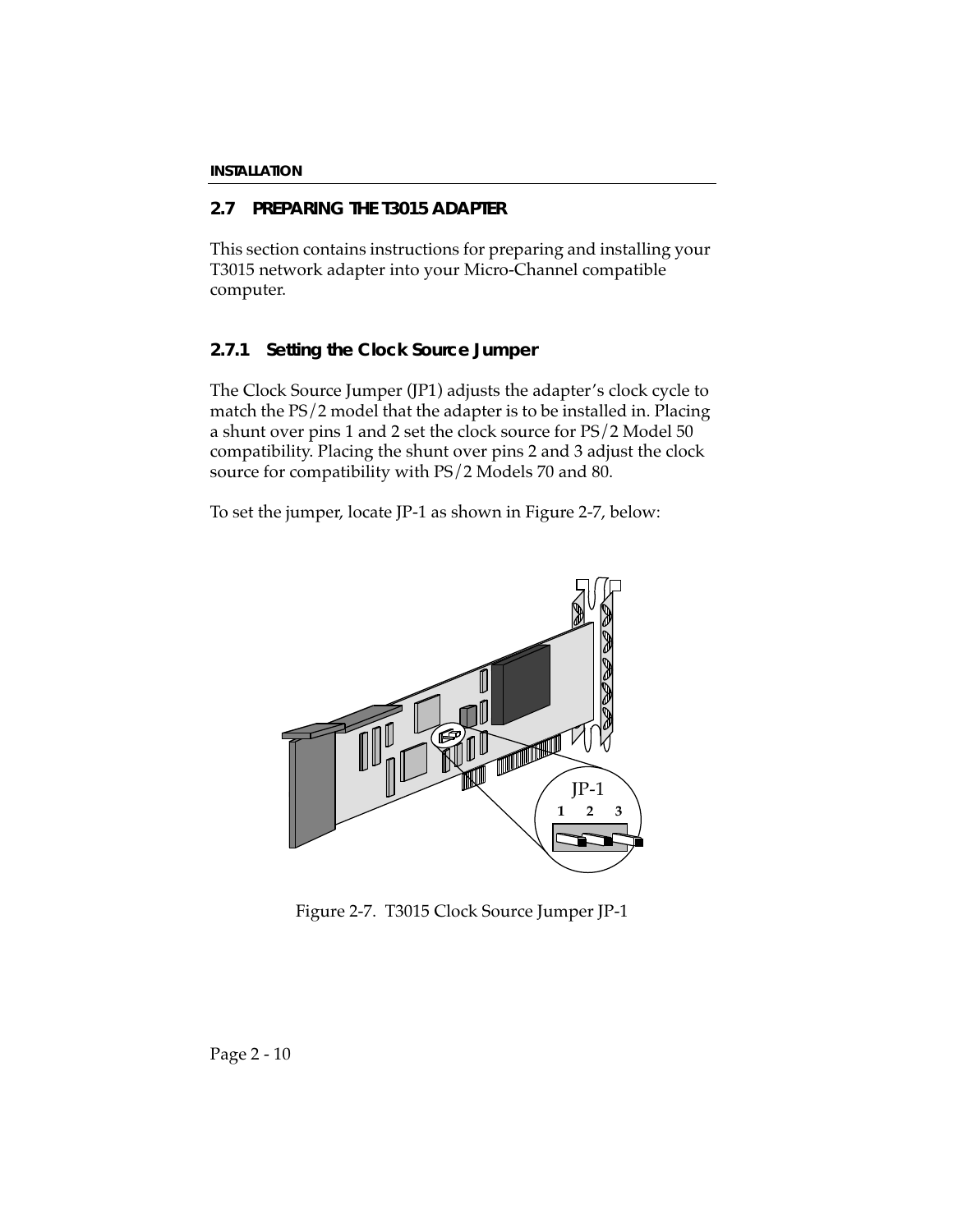Place the shunts over the pins as required for your type of computer. See Figure 2-8, below.



Figure 2-8. Setting Clock Source Jumper JP-1

### **2.7.2 Preparing the T3015 for Installation**

The parameters for the T3015 adapter are set when the Adapter Description File (ADF) is configured. The ADF file distinguishes the adapter from other boards in the computer. The ADF will be configured after the adapter is installed.

### **2.7.3 Installing the T3015 Adapter**

To install the adapter in your computer, follow these instructions:

- Turn off the power to the PC and peripherals and disconnect all power cords and cables.
- Following the instructions in your computer user manual, using static discharge precautions, remove the cover from the computer.
- Select the slot in which the adapter will be installed. Your adapter can occupy any Micro-Channel style 16-bit expansion slot. The T3015 adapter can also be used in the rearmost half of a 32-bit Micro-Channel slot.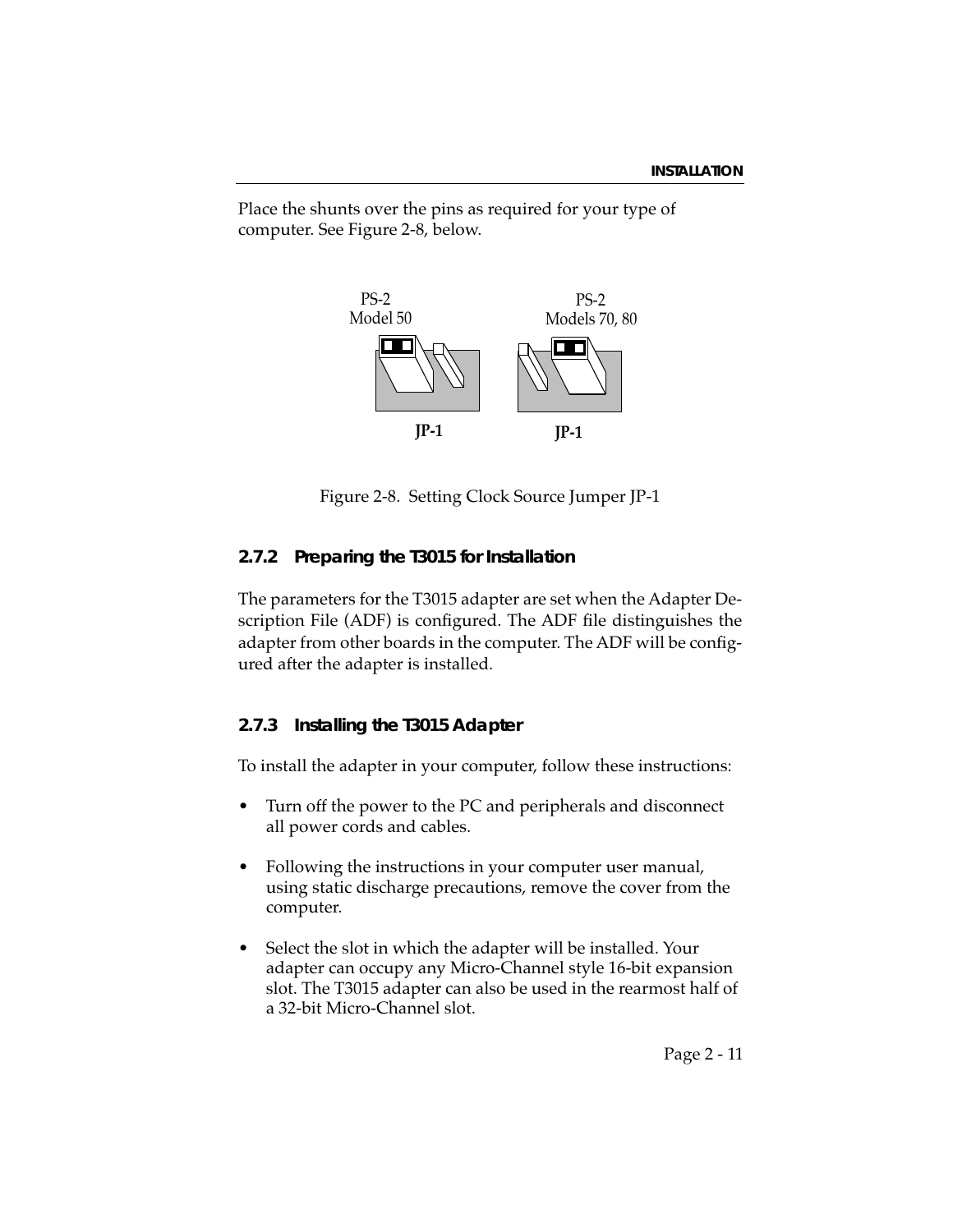Remove the adapter from its protective pouch, and visually inspect it.



*The adapter is sensitive to static discharges. Hold it by the corners. Avoid contact with the PC bus edge connector or any of the components. Failure to observe all static precautions may result in damage to the adapter.*

- Remove the protective backplate from the selected slot, as shown in Figure 2-9. Loosen the thumbscrew holding the backplate in place over the selected slot, and slide the backplate out of the slot.
- Orient the adapter so that the ports face out the back of the PC as shown in Figure 2-9.



Figure 2-9. Installing the T3015 Adapter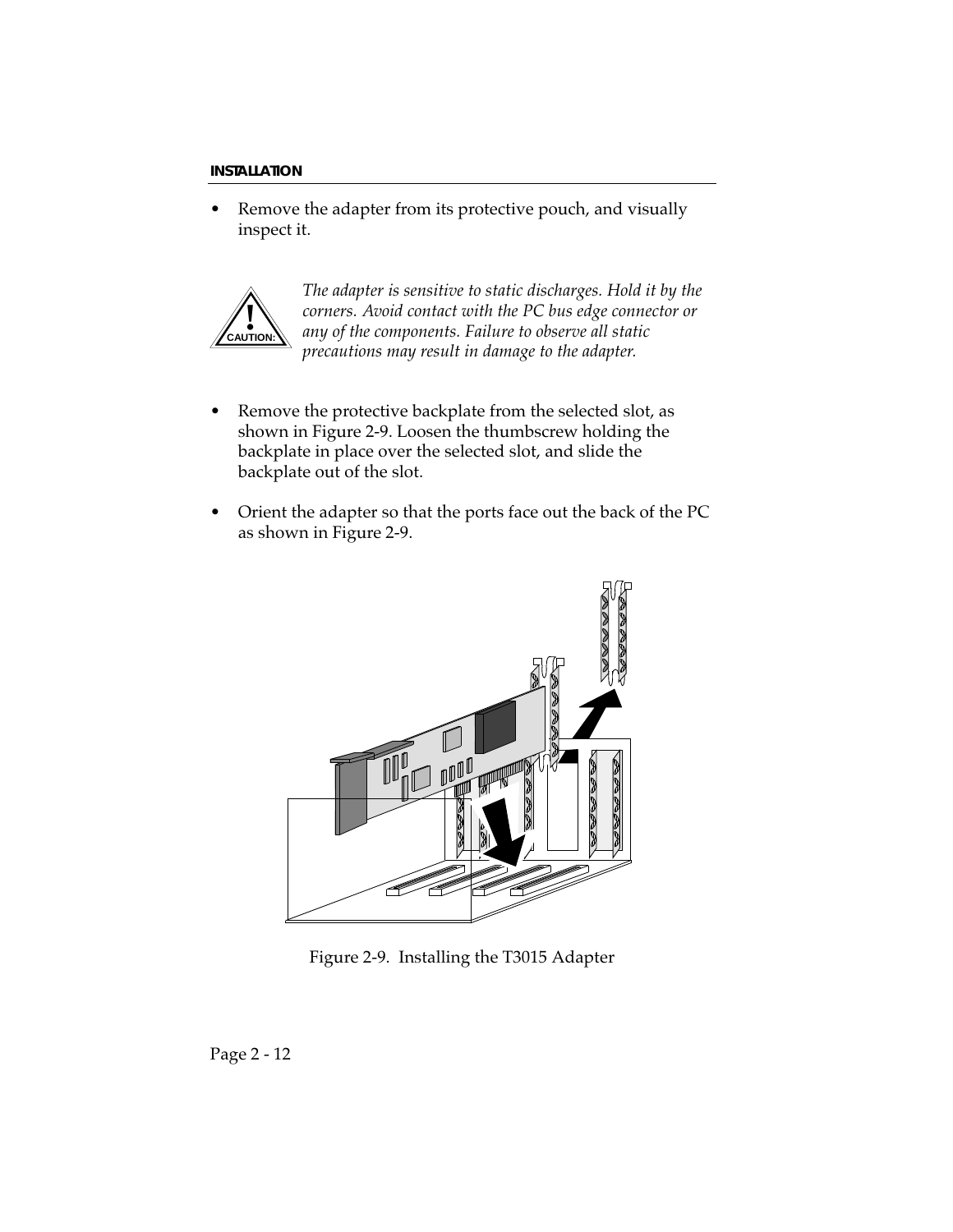- Slide the adapter into the guide slots and firmly press, but do not force, the adapter into the expansion slot. The plastic clips on the adapter (1, 5, Figure 2-14) will snap into place as the adapter is inserted into the expansion slot.
- Reinsert the thumbscrew, and replace the PC cover. Reattach the power and peripheral cables, and power up the PC.

#### **2.8 COPYING THE ADF FILE**

After a T3015 adapter is installed in your computer and before using it, you must copy the Cabletron Adapter Description File (ADF) onto a backup copy of your system's Reference Diskette. The ADF is supplied with your Cabletron software. The ADF provides Programmable Option Select Parameters for the System Configuration Utility. If necessary, you can change the parameters during this procedure.

*IMPORTANT: Be sure to use a backup copy of the Reference diskette, and not the original Reference Diskette, when you perform the following procedure.*

#### **2.8.1 Configuring the ADF file**

To configure the ADF:

- Copy the two ADF Files (@ 5608.adf and @ 5609.adf) from the Cabletron diskette to your system's Reference Diskette.
- Boot from your system's Reference Diskette.
- Answer Yes to: Automatically configure the system?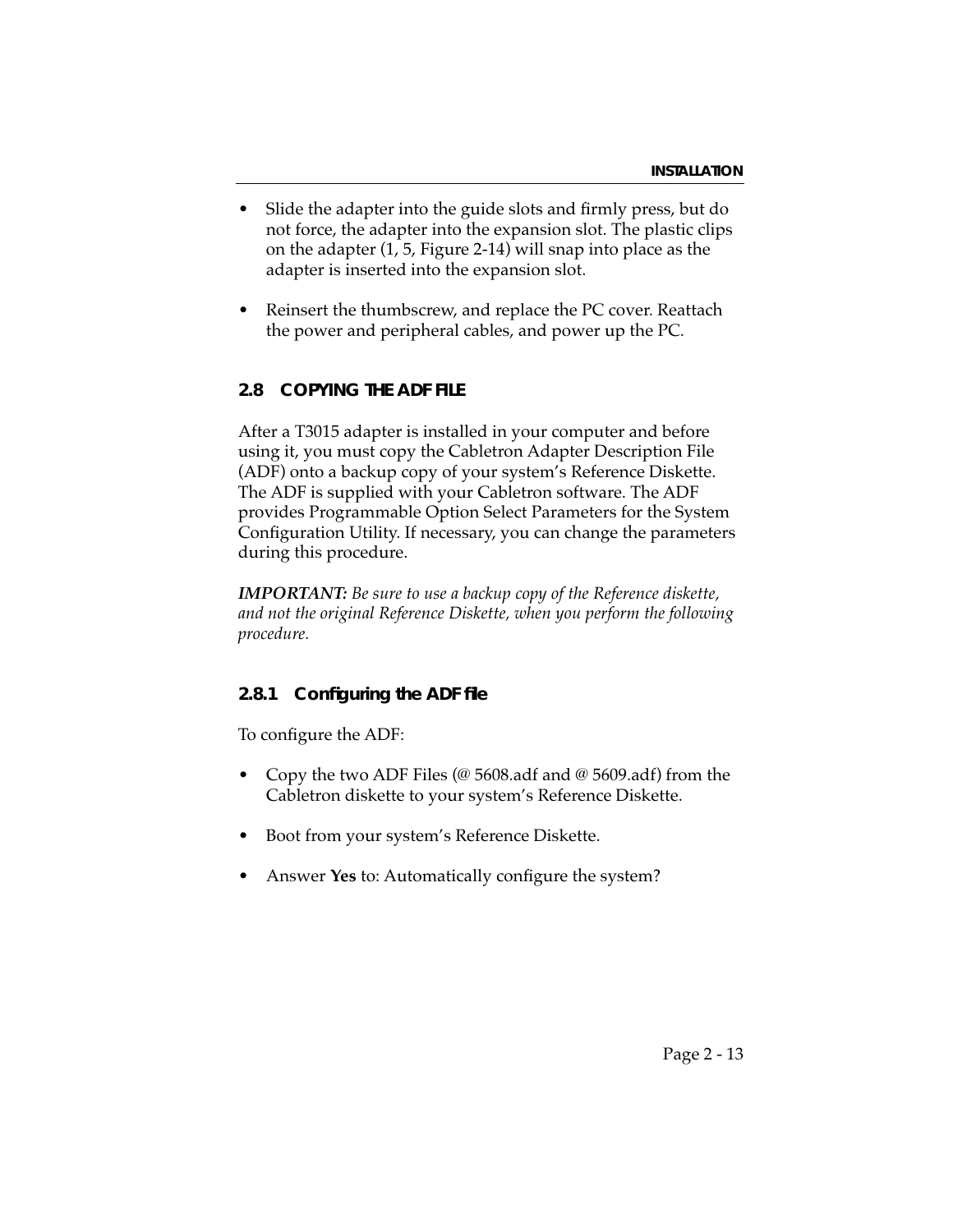## **2.9 LOADING NETWORK SOFTWARE**

You must install the proper network software in order to use your PC, with an adapter, on a Token-Ring network. Network operating system software drivers are supplied on the Cabletron software diskettes that are shipped with the adapter. The drivers are grouped in subdirectories that contain readme files (a .DOC extension) to explain any recent changes in procedure, etc.

The **Network Software Installation Guide**, included with the software, contains detailed installation instructions for installing network drivers.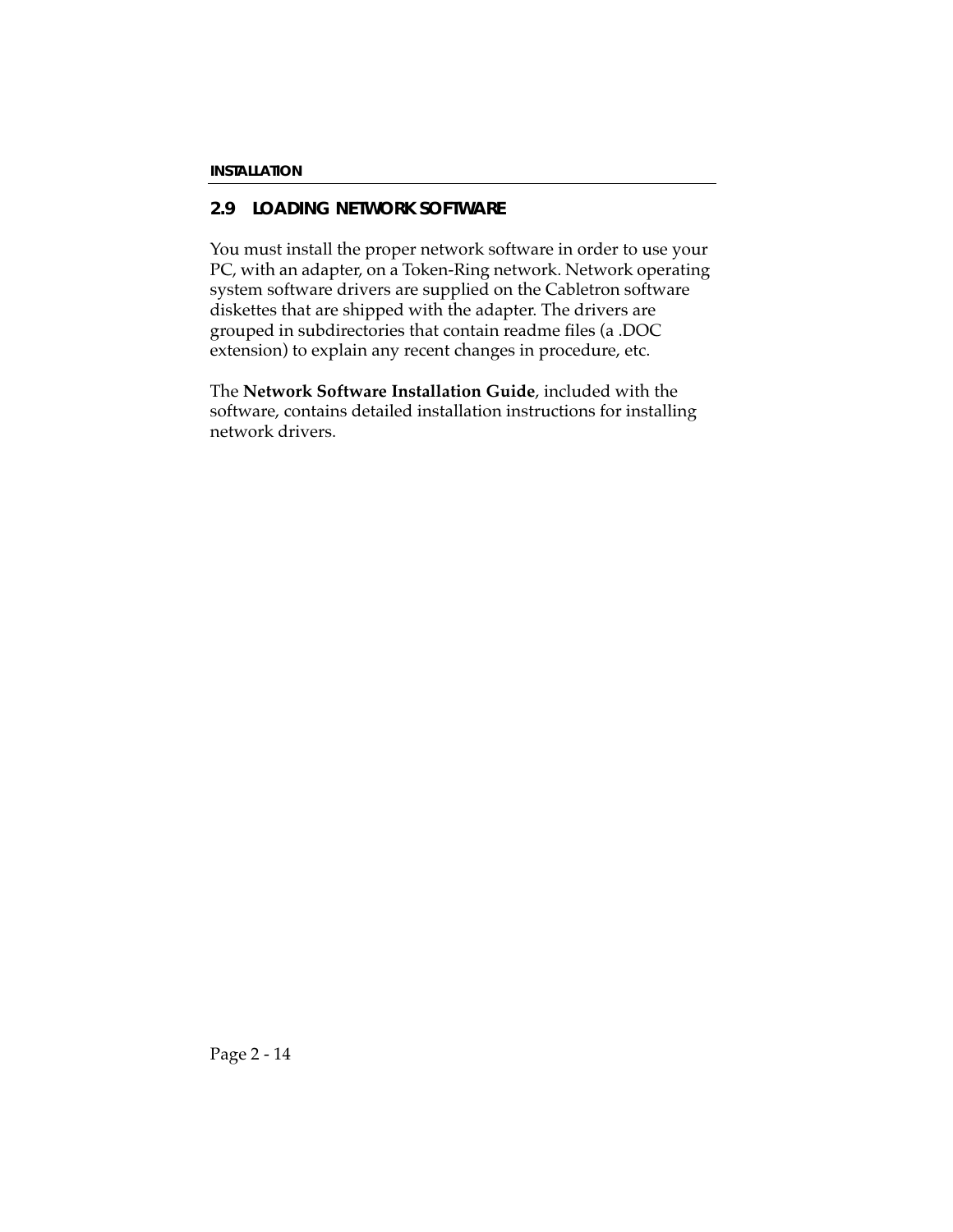#### **2.10 TROUBLESHOOTING CHECKLIST FOR ADAPTERS**

- Make sure the adapter is installed and properly seated in the PC chassis connector.
- On the adapter, if the coax port is used it is necessary to have a Tee and terminator attached to it.
- If the adapter does not initialize, verify that the bus slot is operational by swapping the adapter with an adapter that you know is functioning.
- Try swapping the adapter with a known working adapter.
- The interrupt,  $I/O$  address or memory parameters could be conflicting with another adapter. Use a program like "Check-It" to determine what settings are currently in use by other adapters.
- Verify that the cable is attached to the media port that you want to use, and that the cable is actually a Token-Ring twisted pair cable.
- If a connection to a server or another host cannot be maintained, check the cable first with a TDR or pair scanner. After verifying the cable, check the device that you are trying to communicate with. Verify that you can ping it or that other clients can contact it.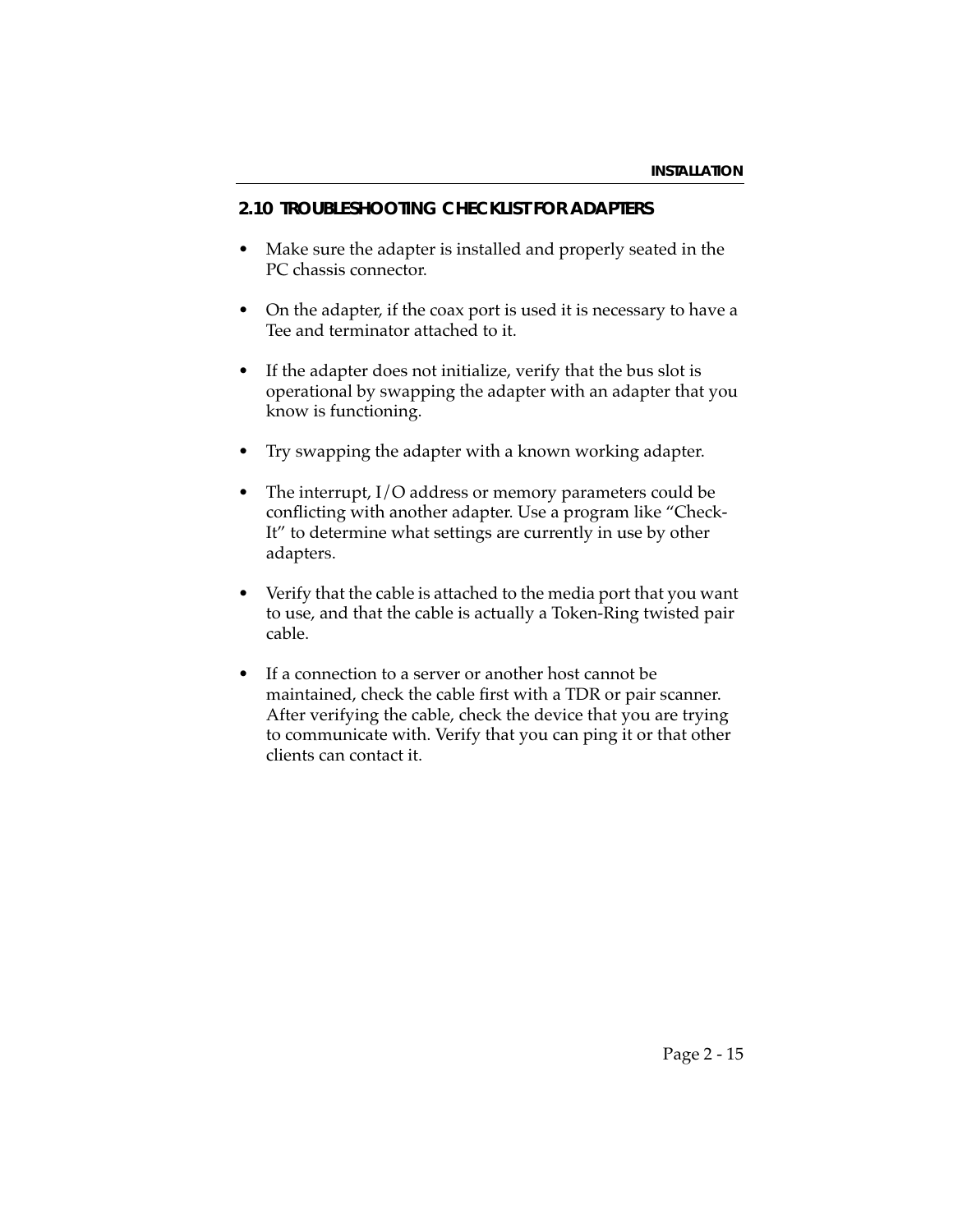## **2.11 SOFTWARE CHECK LIST**

Software drivers, related software, and diagnostics are supplied by Cabletron Systems on floppy diskette(s) shipped with the adapter. The drivers support a variety of network platforms. For network software installation instructions, refer to the **Network Software Installation Guide** that accompanies the software.

### **2.11.1 Diagnostics**

Diagnostics are included in the Cabletron software diskette under the directory DIAGS. These diagnostics are menu driven and can be run from the floppy diskette, or copied onto your hard disk into the directory containing the Cabletron software.

### **2.11.2 Software Tips**

The following tips may help you avoid software related problems:

- Cabletron supplies different drivers for use with different operating systems. Make sure that you are using the correct driver and that the I/O hardware switch setting agrees with the software I/O setting that you selected.
- If you are using Novell NetWare, Cabletron supplies a direct IPX and a packet driver IPX. Make sure you are using the correct IPX.COM file. See the **Network Software Installation Guide** included with the Cabletron software for more information.
- When using the packet driver version 4.0 or above, you must use IPX (NSHPD) LAN Option 1.05.03 or above.
- If you are using a Kingston Memory Board, DO NOT use automatic configuration after copying the Cabletron ADF file.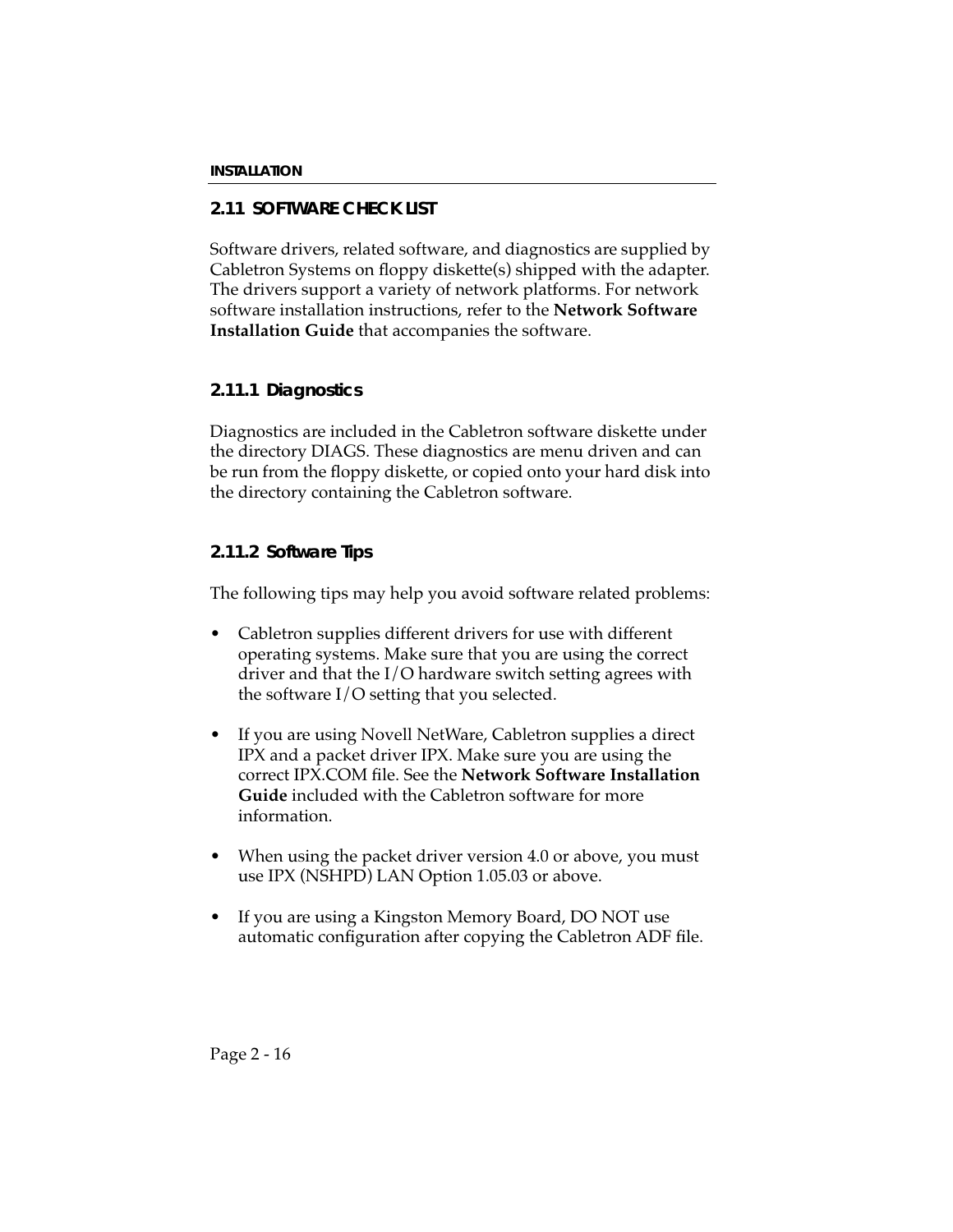## **CHAPTER 3**

# **NETWORK CONNECTIONS**

The network connections for all Cabletron Systems Token-Ring adapters are the same. An adapter can be connected to the network through either the adapter's DB-9 shielded twisted pair port or RJ-45 port. The port should have been selected during installation procedures. Refer to the appropriate installation chapter for your model adapter for further information on selecting a port.

#### **3.1 CONNECTING TO AN STP CABLE**

The Token-Ring adapter can be connected to a shielded twisted pair lobe link through the DB-9 port. The shielded twisted pair connection consists of two twisted pairs:

- One pair (RX+, RX-) for the incoming (receive) signal from the upstream neighbor in the Token-Ring.
- One pair (TX+, TX-) for the outgoing (transmit) signal to the downstream neighbor in the Token-Ring.

The T2015 Token-Ring adapter (Figure 3-1) is used here for a connection example. To connect the adapter to a Token-Ring lobe link via the DB-9 port:

- Connect the DB-9 connector (2, Fig. 3-1) on the end of the lobe link to the DB-9 port (1).
- Tighten the screws (3) to secure the connector to the port.

Once the PC is powered up and on the network, check the condition of the bicolor LED. The bicolor LED will be off when the PC is first powered up. The LED will turn green when the adapter has accessed the network. If the bicolor LED turns red, there is a wire fault present. See Section 1.6, LANVIEW LEDs, for more information.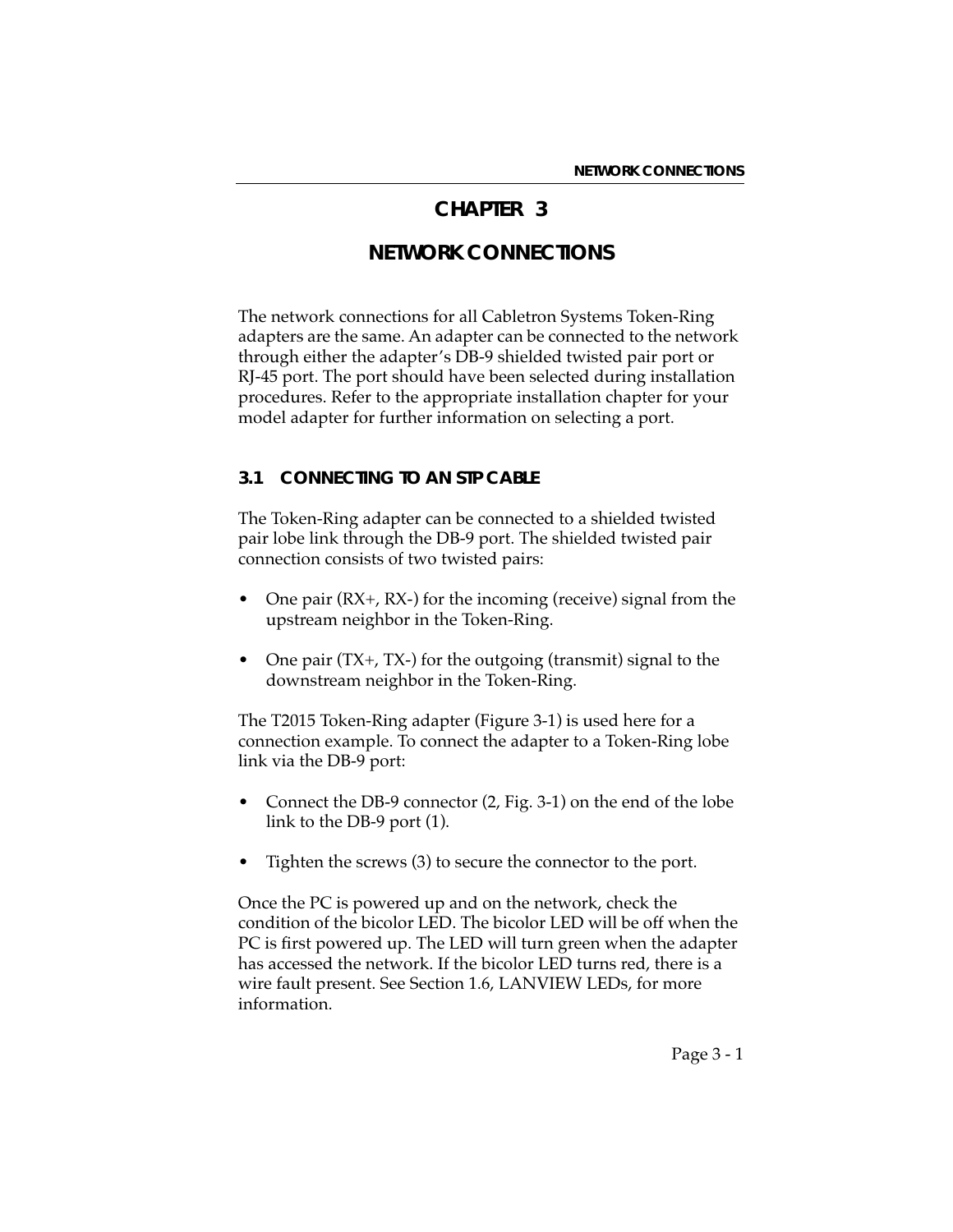

Figure 3-1. Attaching an STP Lobe Link

If the bicolor LED is not lit or remains red, check the following items:

- Verify that the PC is powered up.
- Check that the device at the other end of the lobe link is properly connected.
- Verify that the DB-9 connector on the lobe link has the proper pin-outs (see Section 3.3).
- Check the cable for continuity, and ensure that the cable is a twisted pair Token-Ring cable.
- Check that the adapter is properly seated in the expansion slot.
- Check that the twisted pair connection meets dB loss and cable specifications outlined in Section 3.3.

If the bicolor LED is still not lit, or is red, call Cabletron Systems Technical Support.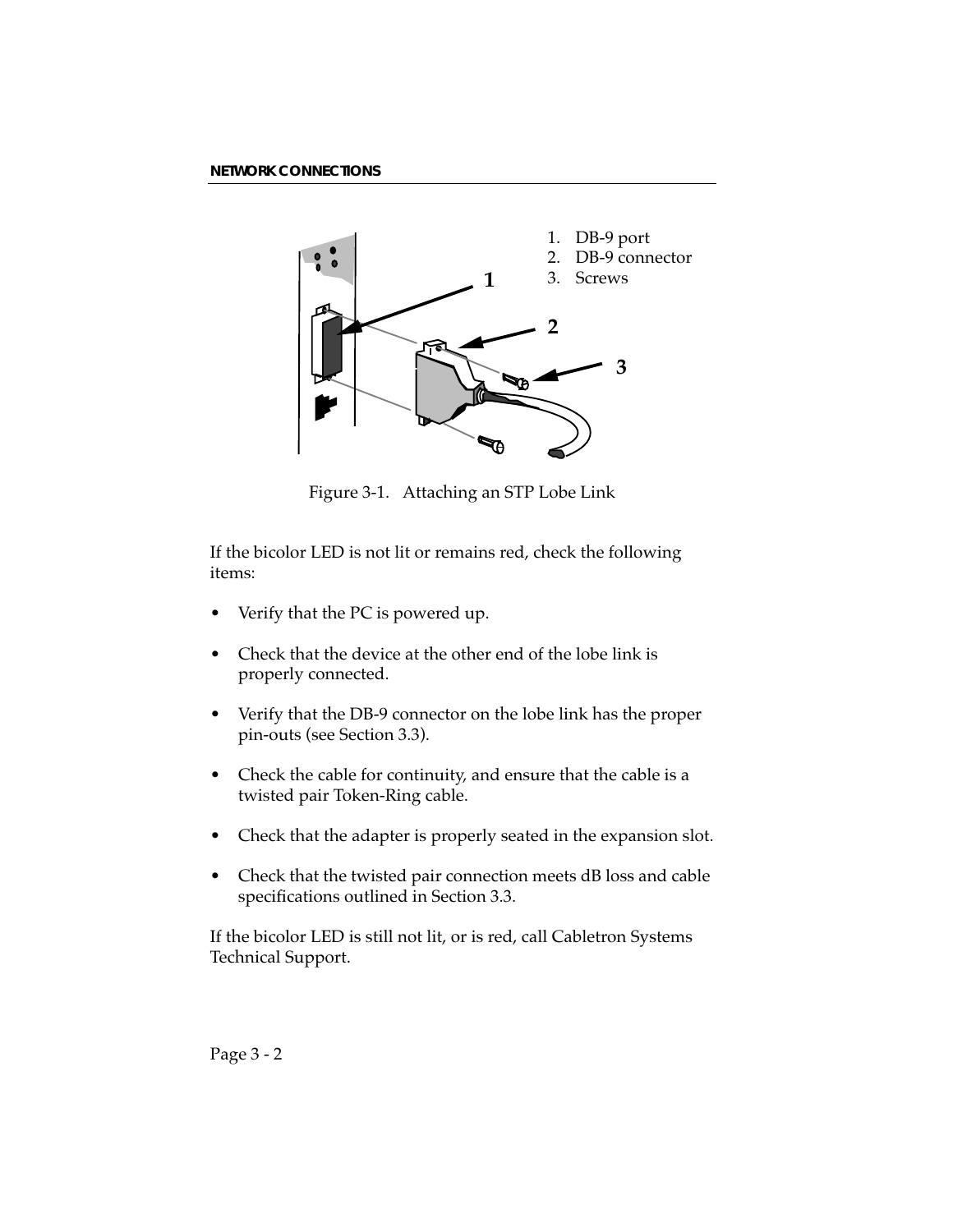### **3.2 DB-9 CONNECTOR**

Below in Figure 3-2 is the DB-9 shielded twisted pair port. Table 3-1 shows the pinouts for the shielded twisted pair port.



Figure 3-2. DB-9 Shielded Twisted Pair Port

### **3.2.1 DB-9 Port Pinouts**

The DB-9 connector pinouts are listed in the table below.

| Pin                   | <b>Signal</b> | Pin | <b>Signal</b> |
|-----------------------|---------------|-----|---------------|
|                       | $RX+$         |     | TX-           |
| $\mathcal{D}_{\cdot}$ | Logic Gnd.    | 6   | RX-           |
| 3                     | $+5$ Vdc      |     | Logic Gnd.    |
|                       | Logic Gnd.    | 8   | Logic Gnd.    |
| Connector<br>Shell    | Chassis Gnd.  |     | $TX+$         |

Table 3-1. DB-9 Port Pinouts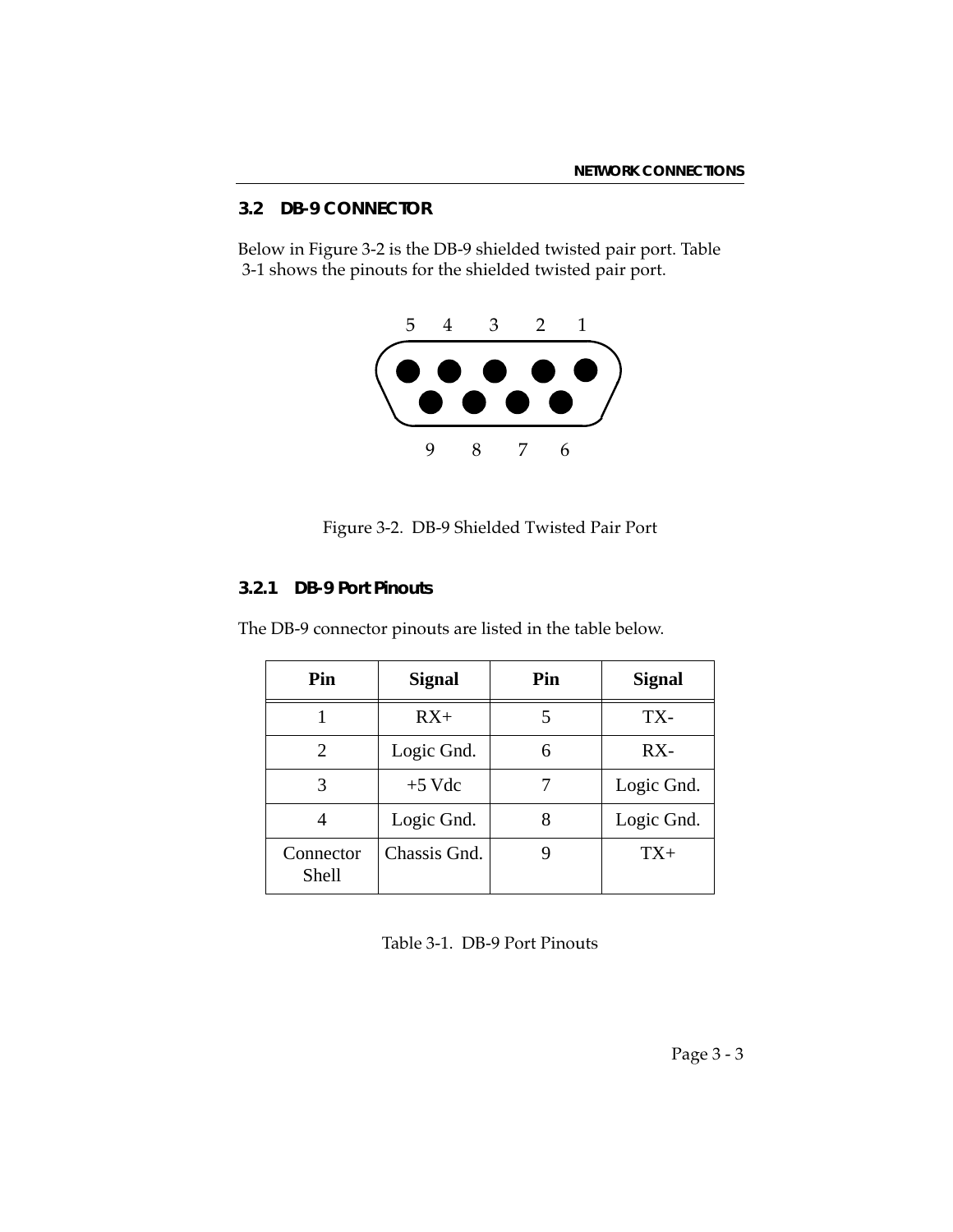### **3.2.2 RJ-45 Port**



### Figure 3-3. RJ-45 Port Connections

#### **3.2.3 RJ-45 Pinouts**

Table 3-2. The pinouts for the adapter's RJ-45 port are listed in the table below.RJ-45 Pinouts

| Pin | <b>Signal</b>    | Pin | <b>Signal</b>    |
|-----|------------------|-----|------------------|
|     | no<br>connection |     | RX-              |
|     | no<br>connection | 6   | $TX+$            |
|     | TX-              |     | no<br>connection |
|     | $RX+$            | 8   | no<br>connection |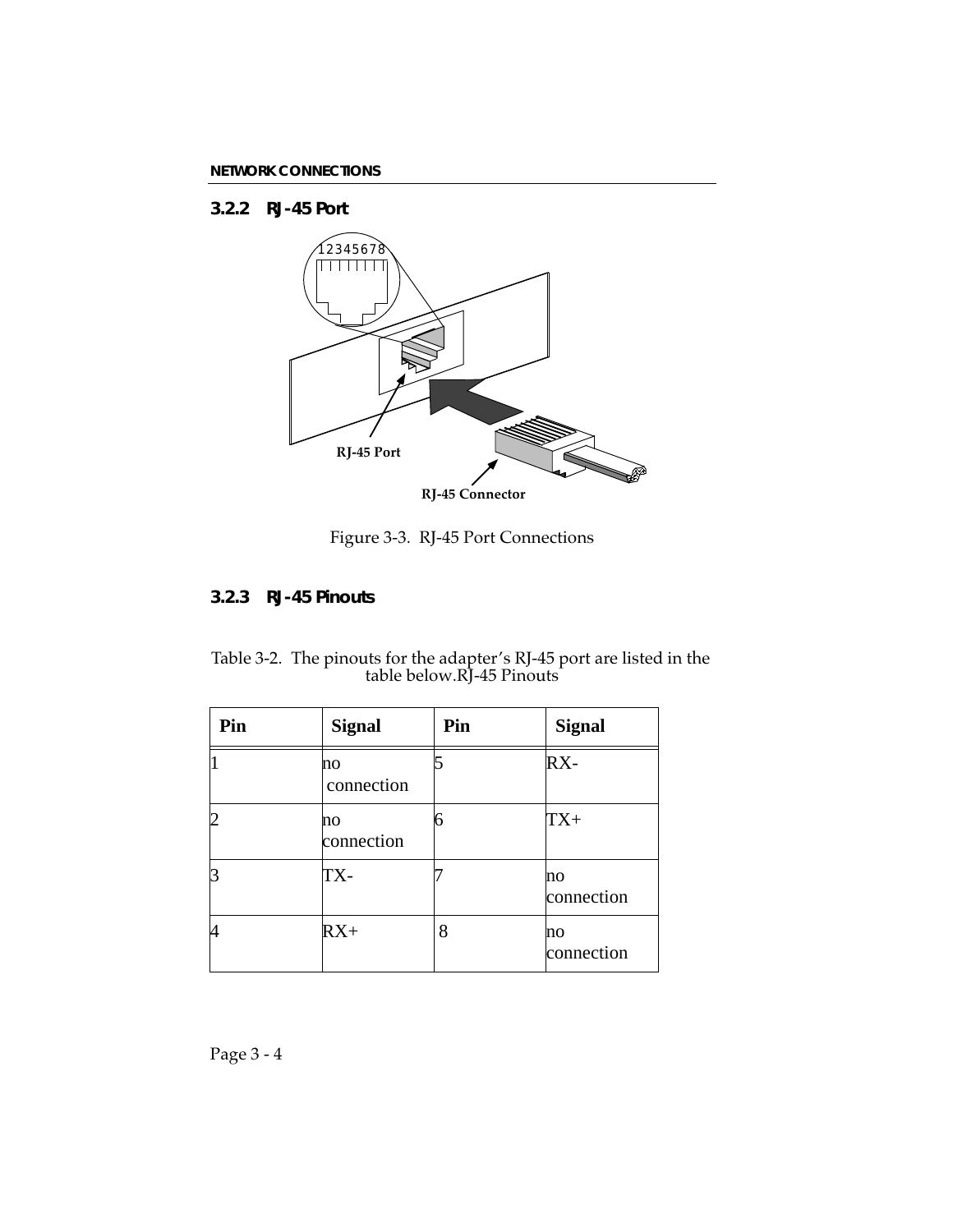### **3.2.4 Connecting to a UTP Cable**

The Token-Ring adapter can be connected to an unshielded twisted pair lobe link through the RJ-45 port. The unshielded twisted pair connection consists of two twisted pairs:

- One pair (RX+, RX-) for the incoming (receive) signal from the upstream neighbor in the Token-Ring.
- One pair (TX+, TX-) for the outgoing (transmit) signal to the downstream neighbor in the Token-Ring.

To connect the adapter to a Token-Ring lobe link, via the RJ-45 port, connect the UTP lobe link (4, Fig. 3-3) to the adapter by inserting the RJ-45 connector (3) into the RJ-45 port (2) on the adapter.



Figure 3-4. Attaching a UTP Lobe Link

Once the PC is powered up and on the network, be sure the bicolor LED (1) is lit. The LED will be off when the PC is first powered up. The LED will turn green when the adapter has accessed the network.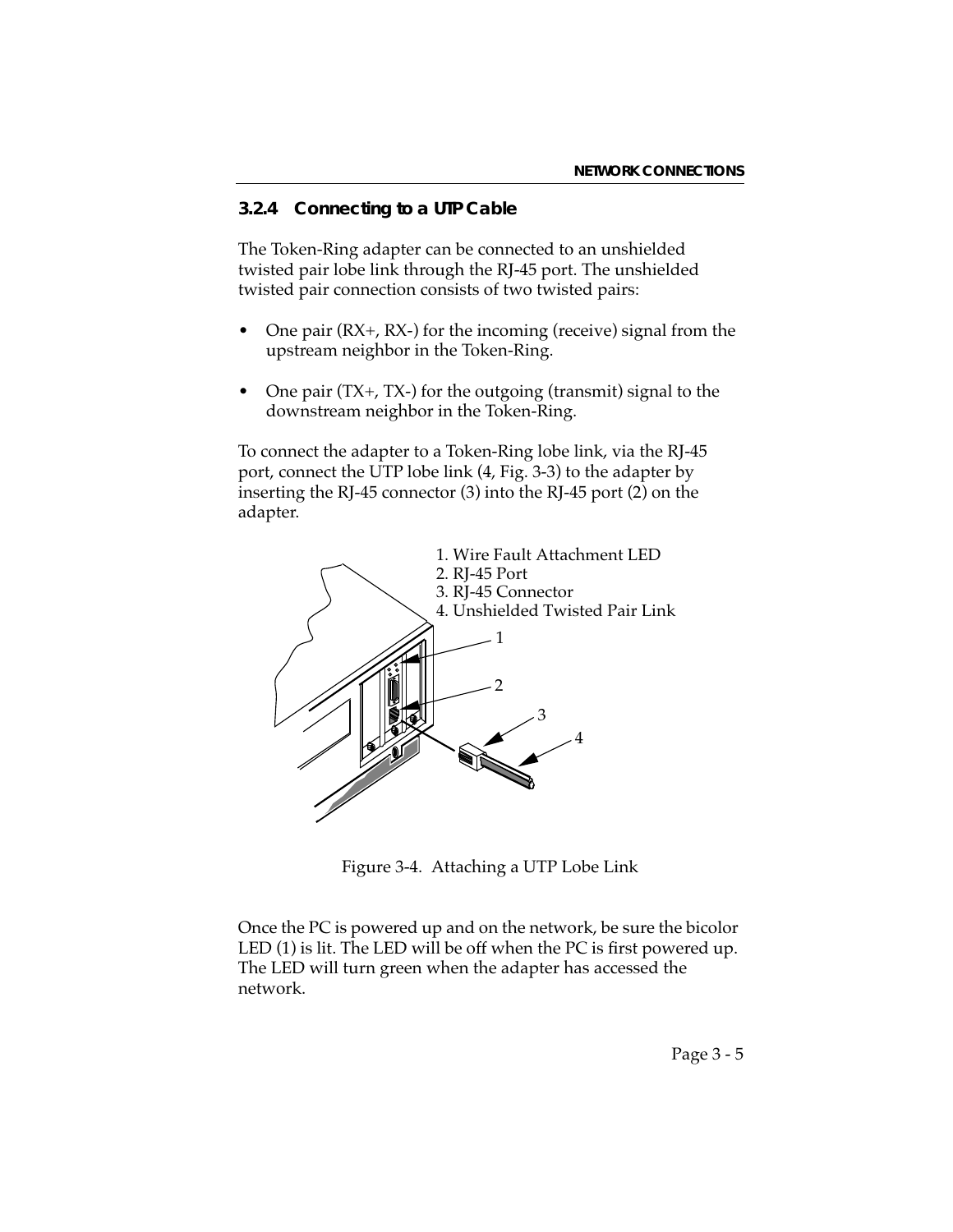If the bicolor LED remains unlit or turns red, check the following items:

- Verify that the PC is powered up.
- Check that the device at the end of the lobe link is properly connected.
- Verify that the RJ-45 connector on the lobe link has the proper pin-outs (see Section 3.3).
- Check the cable for continuity, and ensure that the cable is actually a twisted pair cable.
- Check that the adapter is properly seated in the expansion slot.
- Check that the twisted pair connection meets dB loss and cable specifications outlined in Section 3.3.

The Token-Ring adapter is now ready for operation. If you encounter any problems, contact Cabletron Systems Technical Support.

## **3.3 NETWORK SPECIFICATIONS**

This section outlines the Token-Ring Network operating and environmental specifications.

## **3.3.1 Cable Specifications**

Each Token Ring adapter supports IBM shielded twisted pair (STP) cable Types 1, 2, 6, 8, and 9. The adapters also support voice grade, unshielded twisted pair cable (IBM Type 3).

• Type 1 - Two shielded twisted pairs (STP) of 22 AWG solid wire for data. Typically used for the longest cable runs in walls of buildings.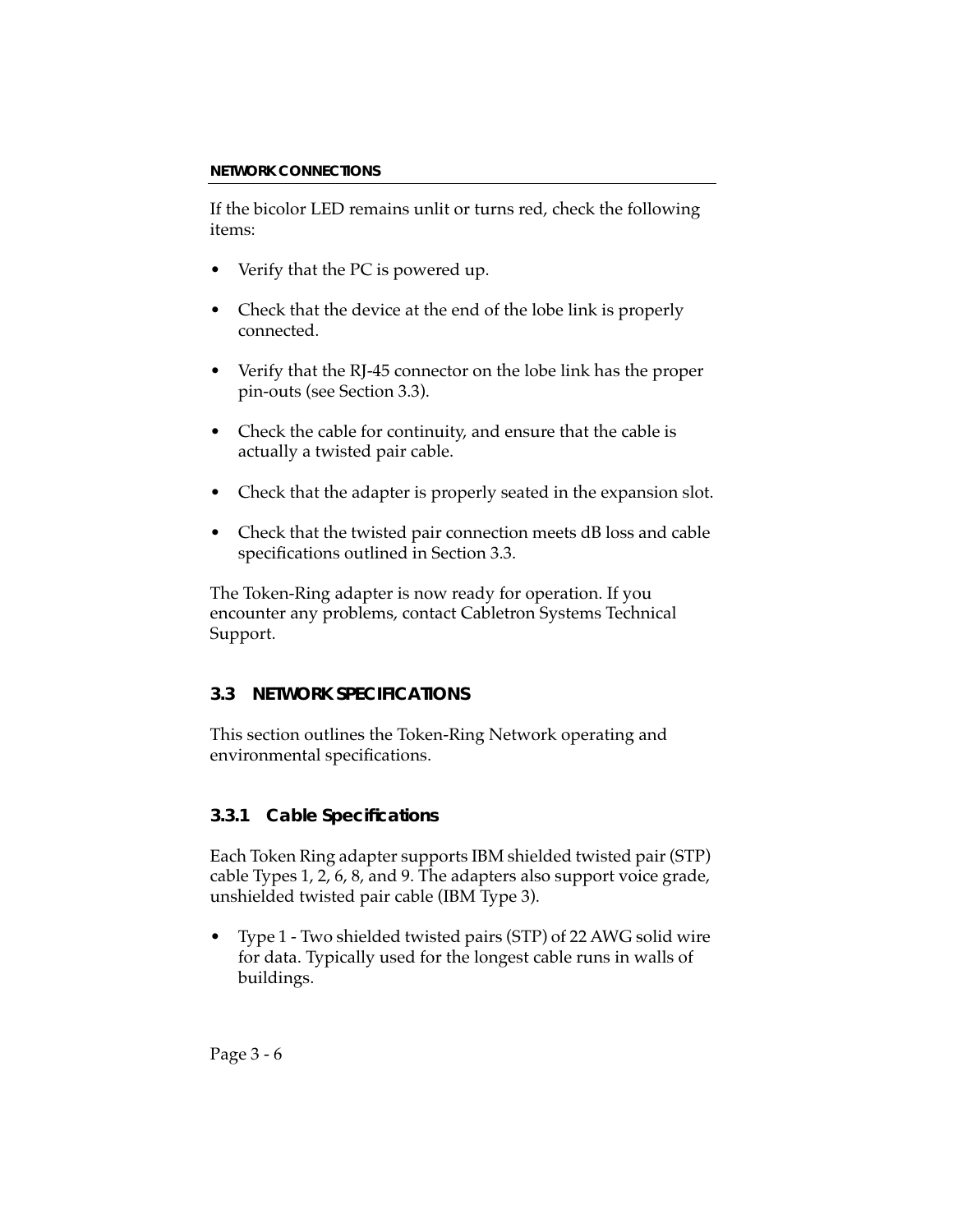- Type 2 Similar to Type 1 data cable, with four additional unshielded twisted pairs of 24 AWG solid wire. The additional wires are outside of the shield casing and are typically used for voice communication. Type 2 is frequently used to wire cable runs within the walls of buildings.
- Type 3 Usually four unshielded twisted pairs (UTP) of 24 AWG solid wire for data or voice communication, such as telephone lines. Used for cable runs in walls of buildings.
- Type 6 Two STP of 26 AWG stranded wire for data. This type is used in patch panels or to connect devices with wall jacks. Due to the higher attenuation, Type 6 cable is good for up to 66 meters for every 100 meters of Type 1 cable (Type 6 cable distance =  $2/3$  x Type 1 cable distance).
- Type 8 One flat STP of 26 AWG stranded wire for under carpet installation. Type 8 STP has the same characteristics as Type 9 cabling.
- Type 9 Similar to Type 1, but uses 26 AWG solid wire. Due to the higher attenuation, Type 9 cable is good for up to 66 meters for every 100 meters of Type 1 cable (Type 9 cable distance  $= 2/$ 3 x Type 1 cable distance).

### **3.3.2 Cable Lengths**

Lobe length is the physical length of the cable connecting a PC to a trunk coupling unit port on the ring concentrator. Lobe length limits for the Token-Ring adapters are shown in Table 3-1 on the following page. To determine the specific lobe link length, refer to the manual for the concentrator to which your Token-Ring adapter is connected.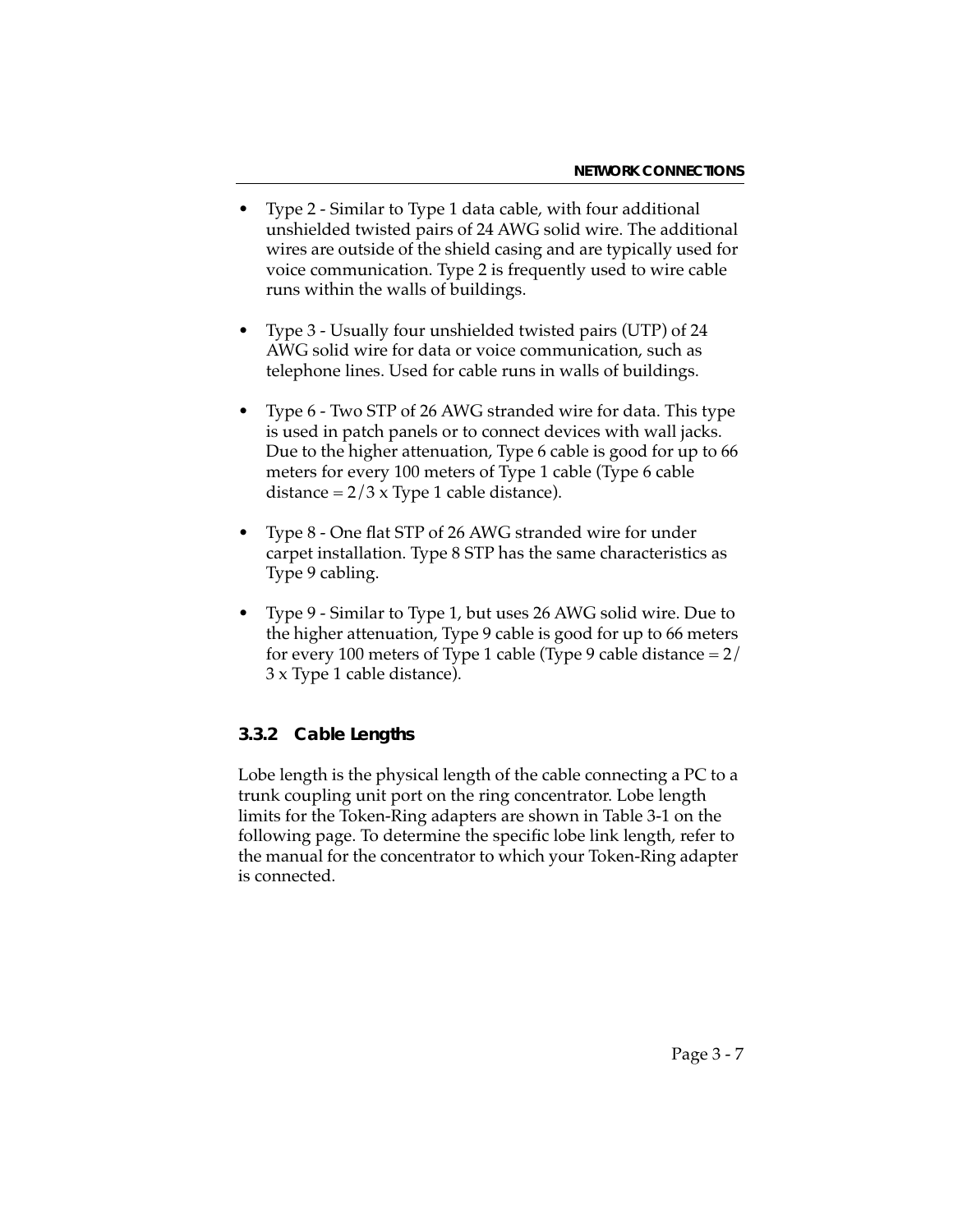#### Table 3-3. Maximum Lobe Length

| Cable Type                                                               | at 4 Mbps                          | at 16 Mbps                         |
|--------------------------------------------------------------------------|------------------------------------|------------------------------------|
| STP (IBM Types 1 and 2)                                                  | 200 meters<br>$(656 \text{ feet})$ | 100 meters<br>$(328 \text{ feet})$ |
| Voice Grade UTP (IBM Type 3)                                             | 100 meters<br>$(328 \text{ feet})$ | 60 meters<br>$(196 \text{ feet})$  |
| STP (IBM Type 6)<br>(only for station to wall plate<br>and patch panels) | 30 meters<br>$(98 \text{ feet})$   | 30 meters<br>$(98 \text{ feet})$   |
| STP (IBM Type 9)                                                         | 130 meters<br>(427 feet)           | 65 meters<br>$(213 \text{ feet})$  |

### **Table 1:**

### **3.4 SAFETY**

The Cabletron Token-Ring adapters are designed in accordance with UL478, UL910, NEC 725-2(b), CSA, IEC, TUV, VDE Class A. Meets FCC, Part 15, Class A limits.

### **3.5 ATTENUATION**

Maximum attenuation for specific cable types is shown in Table 3-2. Since there are two possible ring speeds, both frequencies are listed, 4.0 MHz and 16 MHz. The attenuation values include cables, connectors, and patch panels.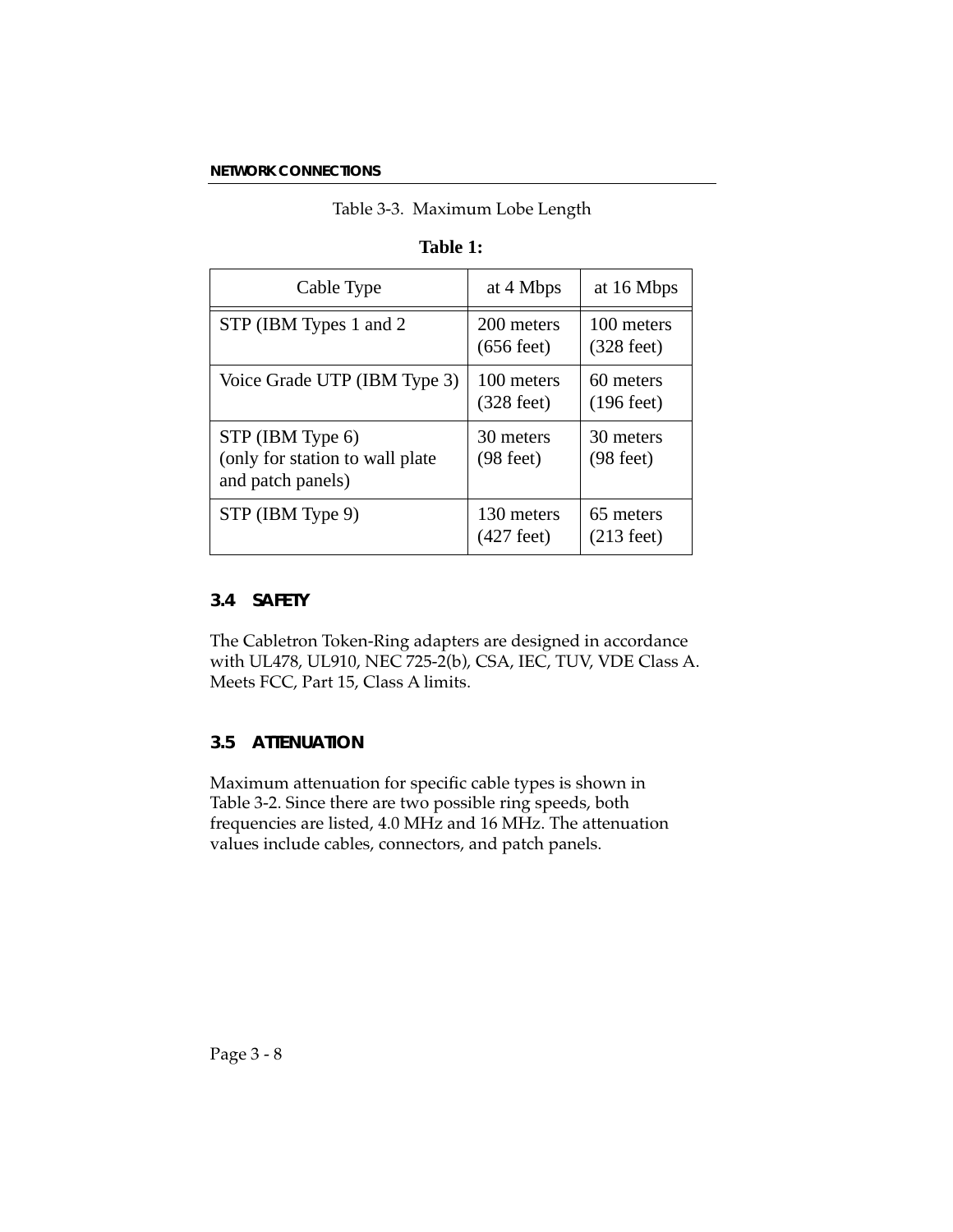| Cable Type                   | at 4 Mbps          | at 16 Mbps         |
|------------------------------|--------------------|--------------------|
| STP (IBM Types 1 and 2)      | $22 \text{ dB/Km}$ | $45$ dB/Km         |
| Voice Grade UTP (IBM Type 3) | 56 dB/Km           | 131 dB/Km          |
| STP (IBM Types 6 and 9)      | 33 dB/Km           | $66 \text{ dB/Km}$ |

Table 3-4. Maximum Allowable Attenuation

### **Table 2:**

### **3.6 IMPEDANCE**

The characteristic impedance for UTP cable is 100 ohms ±15%. For STP cable, the characteristic impedance is 150 ohms ±10%.

### **3.7 CROSSTALK**

Is caused by signal coupling between the different cable pairs contained within a multi-pair cable bundle. In shielded pair cables, the effects of crosstalk are minimized.

#### **3.8 NOISE**

Can be caused by either crosstalk or externally induced impulses. If noise induced errors are suspected, it may be necessary to reroute cabling away from potential noise sources (motors, switching equipment, high current equipment), or to ensure that the electrical wiring in the area is properly wired and grounded.

**WARNING:** It is the responsibility of the person who sells the system of which the adapter will be a part to ensure that the total system meets allowed limits of conducted and radiated emissions.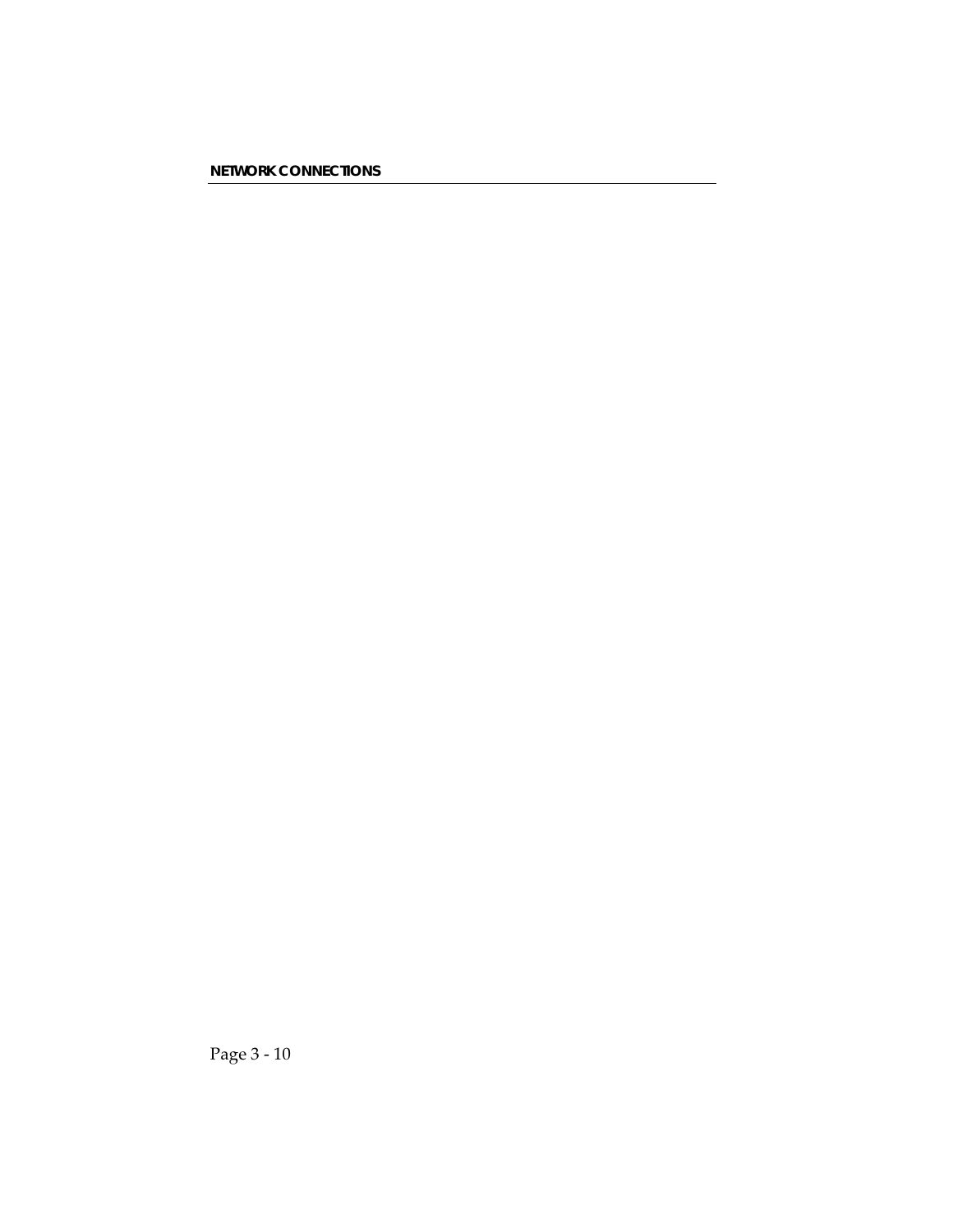# **INDEX**

# **A**

Adapter features 1-2 connectivity 1-2 DB-9 shielded twisted pair port 1-2 RJ-45 unshielded twisted pair port 1-2 Adapter models 2-1 ADF file configuring 2-13 copying 2-13 Attenuation 3-8 maximum allowable 3-9

## **C**

Cable specifications 3-6 cable lengths 3-7 maximum lobe length 3-8 Type 1 3-6 Type 2 3-7 Type 3 3-7 Type 6 3-7 Type 8 3-7 Type 9 3-7 Clock source jumper JP-1 (see Figure 2-3) 2-6 setting 2-6 Crosstalk 3-9

#### **D**

DB-9 connector 3-3 DB-9 port pinouts 3-3

## **I**

Impedance 3-9 Installing a Boot PROM 2-8 (see Figure 2-5) 2-8 Installing the T2015 adapter 2-6

## **L**

LANVIEW LEDs 1-3, 2-9 16 Mbit LED 2-9 4 Mbit LED 2-9 activity LED 2-9 Bicolor LED 2-9

### **N**

Network connections 3-1 connecting to an STP cable 3-1 Network specifications 3-6 Noise 3-9

#### **P**

Preparing the adapters 2-1 Preparing the T2015 adapter 2-2 I/O address switch settings (see Table 2-1) 2-5 setting the I/O base address 2-3 T2015 bracket and I/O address switches (see Figure 2-2) 2-4 Preparing the T3015 adapter 2-10